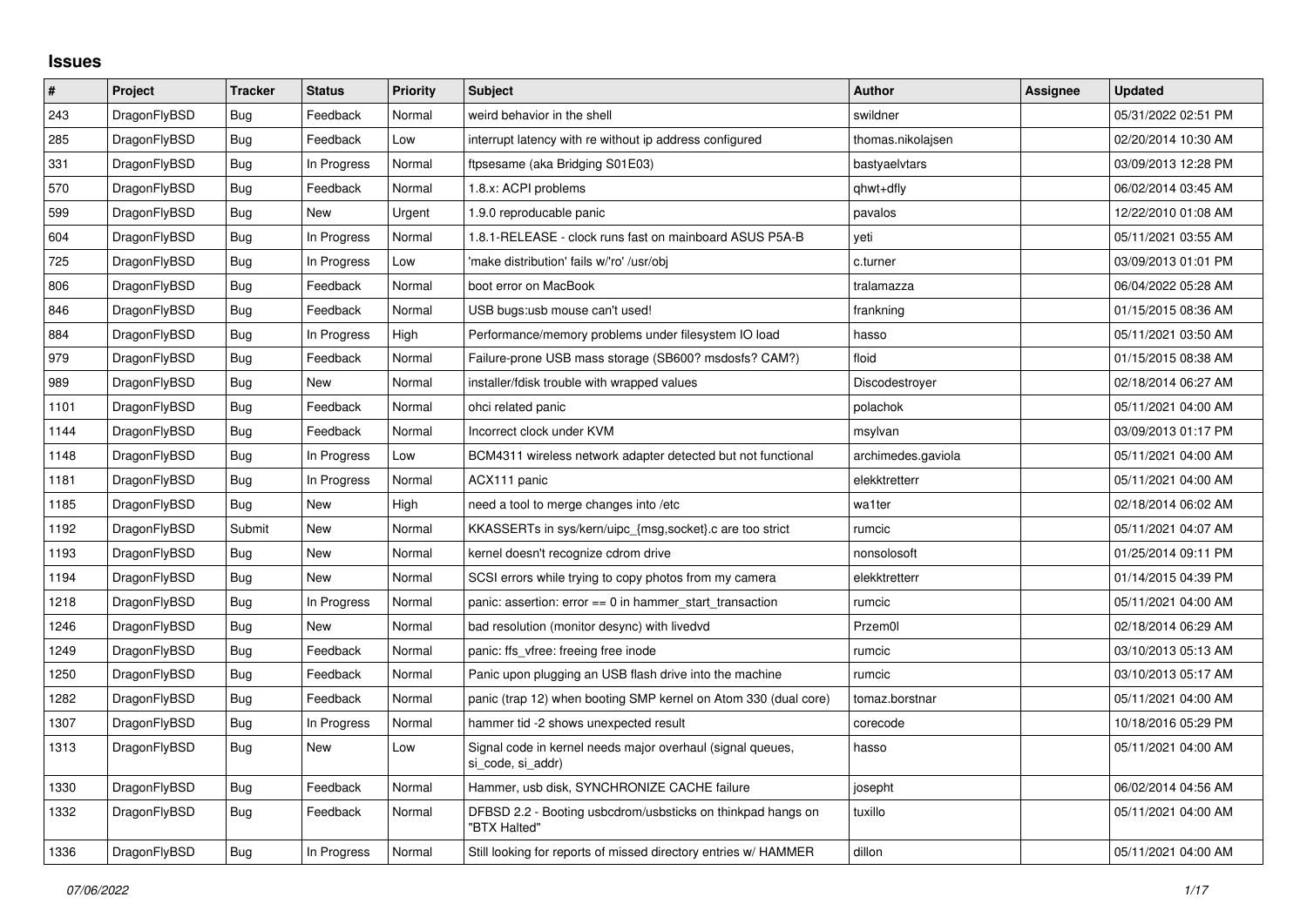| $\#$ | Project      | <b>Tracker</b> | <b>Status</b> | <b>Priority</b> | Subject                                                                                                                                                   | <b>Author</b> | Assignee | <b>Updated</b>      |
|------|--------------|----------------|---------------|-----------------|-----------------------------------------------------------------------------------------------------------------------------------------------------------|---------------|----------|---------------------|
| 1368 | DragonFlyBSD | <b>Bug</b>     | In Progress   | Normal          | suspend signal race?                                                                                                                                      | qhwt+dfly     |          | 05/11/2021 03:51 AM |
| 1387 | DragonFlyBSD | <b>Bug</b>     | Feedback      | Normal          | zero-size malloc and ps: kvm_getprocs: Bad address                                                                                                        | qhwt+dfly     |          | 05/11/2021 04:00 AM |
| 1398 | DragonFlyBSD | Submit         | In Progress   | Normal          | hdestroy(3) restricts hash key to point to malloc'ed space                                                                                                | Anonymous     |          | 08/20/2021 04:06 PM |
| 1429 | DragonFlyBSD | <b>Bug</b>     | Feedback      | Normal          | vkernel bug - "mfree: m->m_nextpkt != NULL"                                                                                                               | dillon        |          | 05/11/2021 04:00 AM |
| 1448 | DragonFlyBSD | <b>Bug</b>     | Feedback      | Normal          | panic: assertion: _tp->tt_msg->tt_cpuid == mycpuid in<br>tcp_callout_active tcp_output tcp_usr_send netmsg_pru_send<br>netmsg_service tcpmsg_service_loop | dillon        |          | 05/11/2021 04:00 AM |
| 1454 | DragonFlyBSD | <b>Bug</b>     | Feedback      | Normal          | Unable to boot from external USB DVD drive                                                                                                                | elekktretterr |          | 05/11/2021 04:01 AM |
| 1456 | DragonFlyBSD | <b>Bug</b>     | Feedback      | Normal          | Microsoft wireless desktop problems                                                                                                                       | elekktretterr |          | 01/15/2015 08:34 AM |
| 1463 | DragonFlyBSD | <b>Bug</b>     | New           | Normal          | Mountroot before drives are initialized                                                                                                                   | elekktretterr |          | 12/07/2010 01:30 PM |
| 1481 | DragonFlyBSD | <b>Bug</b>     | Feedback      | Normal          | panic: assertion: kva_p(buf) in soopt_from_kbuf (after ipfw pipe<br>show, 2.2.1-R)                                                                        | combiner      |          | 05/11/2021 04:01 AM |
| 1486 | DragonFlyBSD | Bug            | Feedback      | Normal          | Interrupt storm related to SATA DVD device                                                                                                                | hasso         |          | 05/11/2021 04:01 AM |
| 1489 | DragonFlyBSD | Bug            | Feedback      | Normal          | panic: ufs dirbad: bad dir                                                                                                                                | rumcic        |          | 03/10/2013 04:34 AM |
| 1502 | DragonFlyBSD | <b>Bug</b>     | In Progress   | Normal          | Lock while deleting files from nohistory HAMMER directories                                                                                               | hasso         |          | 03/10/2013 04:28 AM |
| 1521 | DragonFlyBSD | Bug            | Feedback      | Normal          | amd64 2.4 livecd won't mount root at boot                                                                                                                 | bolapara      |          | 01/28/2018 03:45 AM |
| 1525 | DragonFlyBSD | <b>Bug</b>     | New           | Normal          | boehm-gc problems                                                                                                                                         | hasso         |          | 10/13/2012 07:13 PM |
| 1559 | DragonFlyBSD | Bug            | New           | Normal          | kernel trap                                                                                                                                               | phma          |          | 11/27/2021 08:43 AM |
| 1560 | DragonFlyBSD | <b>Bug</b>     | Feedback      | Normal          | Unable to modify partition table on ThinkPad T61p during install                                                                                          | rehsack       |          | 01/15/2015 08:57 AM |
| 1563 | DragonFlyBSD | <b>Bug</b>     | Feedback      | Normal          | reset(1) doesn't reset terminal to the defaults                                                                                                           | hasso         |          | 03/10/2013 04:17 AM |
| 1577 | DragonFlyBSD | <b>Bug</b>     | Feedback      | Normal          | panic: assertion: leaf->base.obj_id == ip->obj_id in<br>hammer_ip_delete_range                                                                            | qhwt+dfly     |          | 05/11/2021 04:01 AM |
| 1580 | DragonFlyBSD | <b>Bug</b>     | Feedback      | Normal          | Panic (Fatal trap 12: page fault while in kernel mode) while playing<br>with pf and netif names                                                           | rumcic        |          | 12/21/2018 01:21 AM |
| 1591 | DragonFlyBSD | Bug            | Feedback      | Normal          | Lenovo X301 hangs with AHCI Driver CMD TIMEOUT<br>STS=d0 <bsy></bsy>                                                                                      | eocallaghan   |          | 05/11/2021 04:05 AM |
| 1592 | DragonFlyBSD | Bug            | Feedback      | Normal          | AcpiOSUnmapMemory: Warning, deallocation did not track<br>allocation.                                                                                     | eocallaghan   |          | 06/02/2014 07:45 AM |
| 1594 | DragonFlyBSD | Bug            | <b>New</b>    | Normal          | Kernel panic during boot from Live CD on Dell E6400                                                                                                       | bodie         |          | 05/11/2021 03:54 AM |
| 1613 | DragonFlyBSD | Bug            | Feedback      | Normal          | USB Keyboard not working on master                                                                                                                        | elekktretterr |          | 05/11/2021 04:05 AM |
| 1618 | DragonFlyBSD | <b>Bug</b>     | Feedback      | Normal          | collision for 'struct pmap' when using RPC and <sys user.h=""></sys>                                                                                      | carenas       |          | 05/11/2021 04:05 AM |
| 1634 | DragonFlyBSD | <b>Bug</b>     | New           | Normal          | panic: spin_lock: 0xe4ad1320, indefinitive wait!                                                                                                          | elekktretterr |          | 01/19/2015 03:21 AM |
| 1661 | DragonFlyBSD | <b>Bug</b>     | In Progress   | Normal          | panic on password entry mount smb filesystem                                                                                                              | vsrinivas     |          | 11/27/2021 08:29 AM |
| 1668 | DragonFlyBSD | <b>Bug</b>     | Feedback      | Normal          | Power button not working                                                                                                                                  | elekktretterr |          | 03/10/2013 06:22 AM |
| 1669 | DragonFlyBSD | <b>Bug</b>     | In Progress   | Normal          | Drive wont open using button                                                                                                                              | elekktretterr |          | 02/29/2012 12:05 PM |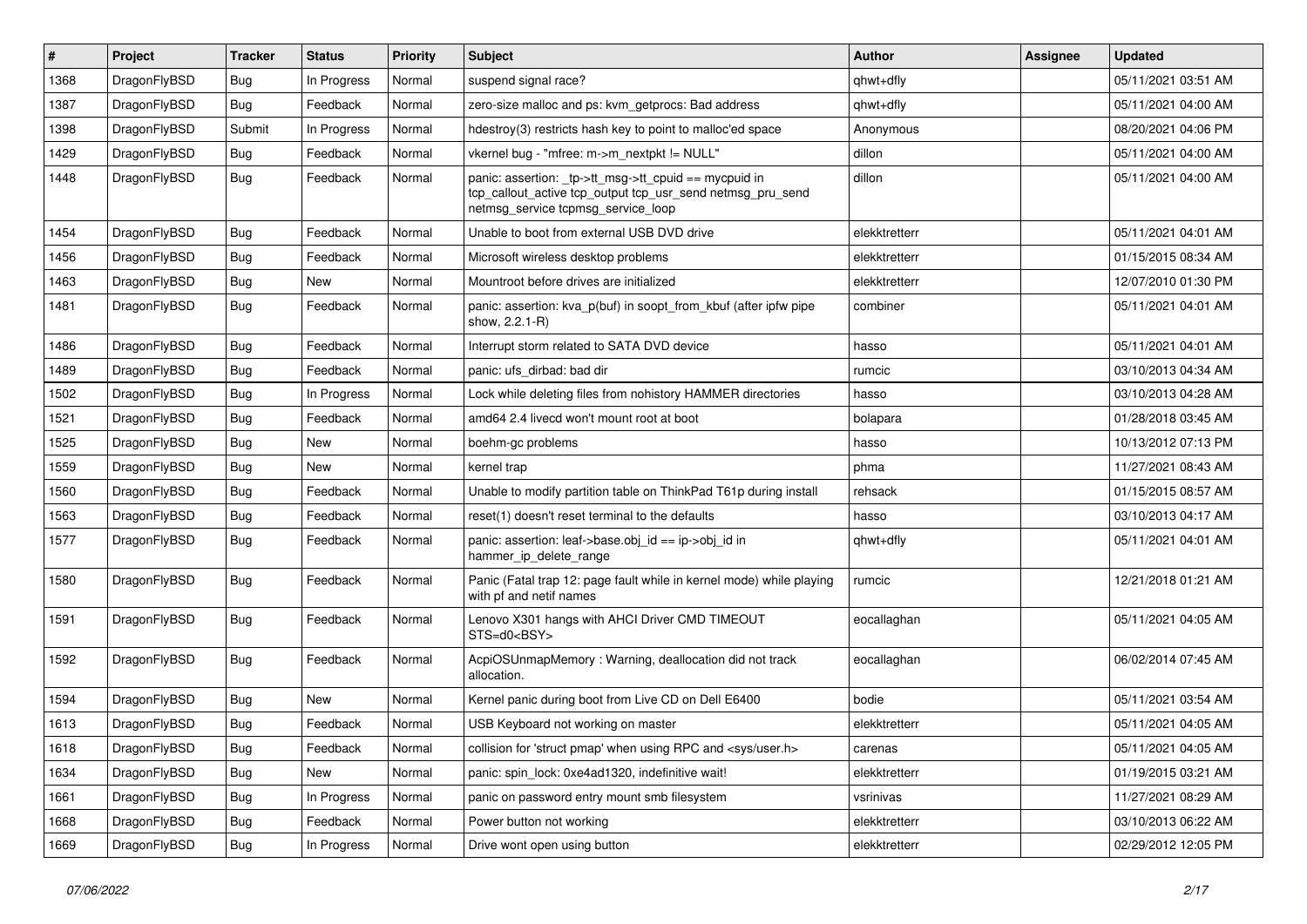| #    | Project      | <b>Tracker</b> | <b>Status</b> | <b>Priority</b> | Subject                                                                                                                                                                                           | Author           | Assignee | <b>Updated</b>      |
|------|--------------|----------------|---------------|-----------------|---------------------------------------------------------------------------------------------------------------------------------------------------------------------------------------------------|------------------|----------|---------------------|
| 1672 | DragonFlyBSD | <b>Bug</b>     | Feedback      | Normal          | panic (trap 12) around btree_search() in 2.4.1-RELEASE                                                                                                                                            | floid            |          | 01/19/2015 03:36 AM |
| 1695 | DragonFlyBSD | <b>Bug</b>     | New           | Normal          | NFS-related system breakdown                                                                                                                                                                      | Anonymous        |          | 04/10/2014 12:35 AM |
| 1717 | DragonFlyBSD | <b>Bug</b>     | Feedback      | Normal          | HAMMER panic in hammer cursor down()                                                                                                                                                              | josepht1         |          | 05/11/2021 04:05 AM |
| 1718 | DragonFlyBSD | <b>Bug</b>     | Feedback      | Normal          | IDE disk drive not detected by x86_64 2.6.1 Live CD                                                                                                                                               | bcox             |          | 11/27/2021 08:25 AM |
| 1727 | DragonFlyBSD | <b>Bug</b>     | Feedback      | Normal          | CD boot panic (2.6.1) (usb?)                                                                                                                                                                      | kiril            |          | 05/15/2022 05:10 AM |
| 1744 | DragonFlyBSD | <b>Bug</b>     | In Progress   | Normal          | HAMMER fsstress panic in hammer setup child callback                                                                                                                                              | vsrinivas        |          | 05/11/2021 04:05 AM |
| 1745 | DragonFlyBSD | <b>Bug</b>     | Feedback      | Normal          | kmalloc panic                                                                                                                                                                                     | josepht          |          | 05/11/2021 04:05 AM |
| 1749 | DragonFlyBSD | <b>Bug</b>     | In Progress   | Normal          | HAMMER fsstress panic in hammer_flush_inode_core<br>'ip->flush state != HAMMER FST FLUSH'                                                                                                         | vsrinivas        |          | 05/11/2021 04:06 AM |
| 1774 | DragonFlyBSD | <b>Bug</b>     | <b>New</b>    | Normal          | New IP header cleanup branch available for testing                                                                                                                                                | dillon           |          | 05/15/2022 10:59 AM |
| 1786 | DragonFlyBSD | <b>Bug</b>     | New           | Normal          | Calling NULL function pointer initiates panic loop                                                                                                                                                | sjg              |          | 10/11/2010 05:28 PM |
| 1818 | DragonFlyBSD | <b>Bug</b>     | New           | Normal          | panic: Bad tailg NEXT (kqueue issue ?)                                                                                                                                                            | ftigeot          |          | 05/15/2022 11:40 AM |
| 1824 | DragonFlyBSD | <b>Bug</b>     | Feedback      | Normal          | kernel panic, x86, 2.7.3.859.ge5104                                                                                                                                                               | akirchhoff135014 |          | 03/10/2013 07:49 AM |
| 1826 | DragonFlyBSD | <b>Bug</b>     | <b>New</b>    | Normal          | panic during boot: assertion so->so_port  in tcp_input                                                                                                                                            | ftigeot          |          | 05/15/2022 11:05 AM |
| 1836 | DragonFlyBSD | <b>Bug</b>     | New           | Normal          | Incorrect TCP checksum show up in tcpdump                                                                                                                                                         | robgar1          |          | 05/15/2022 11:22 AM |
| 1850 | DragonFlyBSD | Bug            | <b>New</b>    | Normal          | volume-add on hammer root fs panic                                                                                                                                                                | Johannes.Hofmann |          | 04/18/2019 04:27 AM |
| 1860 | DragonFlyBSD | Bug            | Feedback      | Normal          | Panic while creating UFS fs on vn(4) for initrd                                                                                                                                                   | matthias         |          | 02/29/2012 07:16 AM |
| 1861 | DragonFlyBSD | Bug            | New           | Normal          | panic via kprintf (lockmgr called in a hard section)                                                                                                                                              | vsrinivas        |          | 10/11/2010 12:56 AM |
| 1867 | DragonFlyBSD | Bug            | New           | Normal          | it(4) motherboard and fan problems                                                                                                                                                                | tuxillo          |          | 07/08/2011 10:48 AM |
| 1873 | DragonFlyBSD | Bug            | New           | Normal          | Panic upon usb mouse detach and reattaching                                                                                                                                                       | rumcic           |          | 02/01/2011 09:53 AM |
| 1874 | DragonFlyBSD | Bug            | New           | Normal          | mpd listening on all IPs, accepting only on one                                                                                                                                                   | rumcic           |          | 05/08/2011 01:01 PM |
| 1877 | DragonFlyBSD | Bug            | New           | Normal          | Freeze during 1st hammer cleanup after new install                                                                                                                                                | elekktretterr    |          | 05/15/2022 11:43 AM |
| 1882 | DragonFlyBSD | Bug            | New           | Low             | Idea for handling new USB vendor/device codes                                                                                                                                                     | bmk              |          | 10/20/2010 12:15 PM |
| 1884 | DragonFlyBSD | <b>Bug</b>     | New           | Normal          | System completely freezes while listening music (devbuf: malloc<br>limit exceeded)                                                                                                                | shamaz           |          | 01/24/2011 05:00 PM |
| 1899 | DragonFlyBSD | Bug            | <b>New</b>    | Normal          | Keyboard doesn't work                                                                                                                                                                             | fransm           |          | 05/15/2022 03:32 PM |
| 1907 | DragonFlyBSD | Bug            | <b>New</b>    | Normal          | Hammer crash in hammer_flusher_flush()                                                                                                                                                            | swildner         |          | 11/11/2010 05:07 AM |
| 1913 | DragonFlyBSD | Bug            | New           | Normal          | panic: assertion: ip->flush_state != HAMMER_FST_FLUSH in<br>hammer_flush_inode_core                                                                                                               | swildner         |          | 11/20/2010 05:27 PM |
| 1916 | DragonFlyBSD | Bug            | <b>New</b>    | Normal          | Constant crashes on x86 64 with UFS                                                                                                                                                               | lentferj         |          | 11/21/2010 07:40 PM |
| 1917 | DragonFlyBSD | Bug            | New           | Normal          | panic: assertion: (RB_EMPTY(&ip->rec_tree) && (ip->flags &<br>HAMMER_INODE_XDIRTY) == 0)    (!RB_EMPTY(&ip->rec_tree)<br>&& (ip->flags & HAMMER_INODE_XDIRTY) != 0) in<br>hammer_flush_inode_done | qhwt.dfly        |          | 11/24/2010 03:23 AM |
| 1920 | DragonFlyBSD | Bug            | New           | High            | system hangs                                                                                                                                                                                      | zhtw             |          | 11/22/2010 08:59 AM |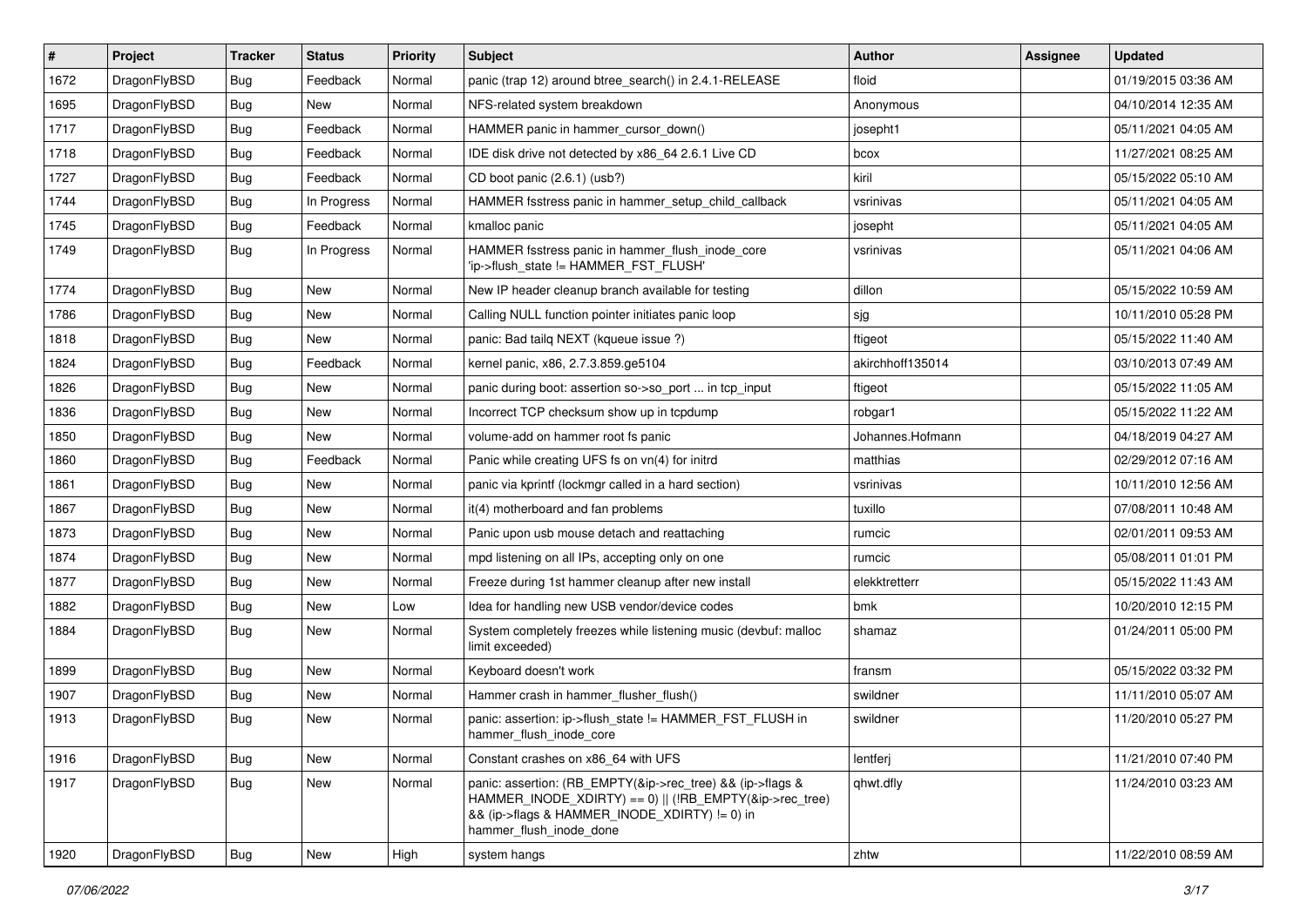| $\vert$ # | Project      | <b>Tracker</b> | <b>Status</b> | <b>Priority</b> | <b>Subject</b>                                                                             | Author             | <b>Assignee</b> | <b>Updated</b>      |
|-----------|--------------|----------------|---------------|-----------------|--------------------------------------------------------------------------------------------|--------------------|-----------------|---------------------|
| 1923      | DragonFlyBSD | <b>Bug</b>     | <b>New</b>    | Normal          | Abysmal NFS performance with IPv6                                                          | ftigeot            |                 | 12/05/2010 09:34 PM |
| 1935      | DragonFlyBSD | <b>Bug</b>     | <b>New</b>    | Normal          | mouse does not work after switching between x and console                                  | shamaz             |                 | 12/13/2010 10:06 AM |
| 1939      | DragonFlyBSD | <b>Bug</b>     | <b>New</b>    | Normal          | Panic on nightly build and stress test box                                                 | lentferj           |                 | 12/18/2010 08:41 AM |
| 1941      | DragonFlyBSD | <b>Bug</b>     | <b>New</b>    | Normal          | wlan config crash                                                                          | abandon.every.hope |                 | 12/24/2010 07:54 PM |
| 1942      | DragonFlyBSD | <b>Bug</b>     | <b>New</b>    | Normal          | locking against myself in getcacheblk()?                                                   | qhwt.dfly          |                 | 05/31/2022 02:15 PM |
| 1943      | DragonFlyBSD | <b>Bug</b>     | New           | Normal          | hammer assertion panic                                                                     | peter              |                 | 12/27/2010 12:45 AM |
| 1944      | DragonFlyBSD | Bug            | <b>New</b>    | Normal          | panic: backing_object 0xdea7b258 was somehow re-referenced<br>during collapse!             | sepherosa          |                 | 12/27/2010 02:06 AM |
| 1947      | DragonFlyBSD | Bug            | <b>New</b>    | Low             | GA-880GM-UD2H (rev. 1.3) AHCI fails to detect disks at the end of<br>the RAID controller   | eocallaghan        |                 | 11/27/2021 08:46 AM |
| 1949      | DragonFlyBSD | <b>Bug</b>     | <b>New</b>    | Normal          | iwn panic                                                                                  | pavalos            |                 | 01/30/2011 03:21 AM |
| 1951      | DragonFlyBSD | Bug            | New           | Normal          | dma_timeouts at phyaddr on a good hdd                                                      | peur.neu           |                 | 01/04/2011 07:12 AM |
| 1959      | DragonFlyBSD | <b>Bug</b>     | <b>New</b>    | Normal          | DFBSD v2.9.1.422.gc98f2 - Panic during boot - IPv6 and PF                                  | tuxillo            |                 | 01/13/2011 03:37 AM |
| 1961      | DragonFlyBSD | <b>Bug</b>     | <b>New</b>    | Normal          | Can't create dump from DDB                                                                 | shamaz             |                 | 01/29/2011 09:02 PM |
| 1975      | DragonFlyBSD | Bug            | <b>New</b>    | Normal          | Applications seg fault in select() and poll()                                              | rumcic             |                 | 05/31/2022 02:58 PM |
| 1982      | DragonFlyBSD | <b>Bug</b>     | <b>New</b>    | Low             | There is no linuxulator on x86-64                                                          | herrgard           |                 | 05/31/2022 02:25 PM |
| 1984      | DragonFlyBSD | Bug            | <b>New</b>    | Normal          | hammer mount fails after crash - HAMMER: FIFO record bad head<br>signature                 | thomas.nikolajsen  |                 | 03/08/2011 06:57 PM |
| 1990      | DragonFlyBSD | <b>Bug</b>     | <b>New</b>    | Normal          | /mnt too large to mount                                                                    | peur.neu           |                 | 02/16/2011 11:24 PM |
| 2004      | DragonFlyBSD | Bug            | <b>New</b>    | Normal          | LWKT WAIT IPIQ panic                                                                       | steve              |                 | 03/08/2011 05:46 PM |
| 2008      | DragonFlyBSD | <b>Bug</b>     | New           | Normal          | lwkt_setcpu_remote: td->td_flags 00800621 console flood                                    | pavalos            |                 | 03/06/2011 09:37 PM |
| 2013      | DragonFlyBSD | <b>Bug</b>     | In Progress   | Normal          | oversized DMA request loop                                                                 | josepht            |                 | 05/11/2021 04:06 AM |
| 2020      | DragonFlyBSD | <b>Bug</b>     | <b>New</b>    | Low             | Port brcm80211 driver from Linux to DragonFly BSD                                          | studer             |                 | 03/05/2011 10:54 PM |
| 2042      | DragonFlyBSD | <b>Bug</b>     | <b>New</b>    | Normal          | kernel panic, when run boot0cfg                                                            | sepherosa          |                 | 05/31/2022 03:01 PM |
| 2045      | DragonFlyBSD | Bug            | <b>New</b>    | Normal          | ral(4): Fatal trap 12: page fault while in kernel mode (two panics)                        | herrgard           |                 | 11/03/2011 05:34 PM |
| 2048      | DragonFlyBSD | Bug            | <b>New</b>    | Normal          | panic: ffs_sync: rofs mod                                                                  | pavalos            |                 | 04/12/2011 05:45 AM |
| 2051      | DragonFlyBSD | <b>Bug</b>     | New           | Normal          | No ipv6 lan route entry created on 2.10                                                    | ftigeot            |                 | 04/21/2011 10:37 AM |
| 2052      | DragonFlyBSD | Bug            | <b>New</b>    | Normal          | Kernel panic: CPU APIC ID out of range                                                     | Anonymous          |                 | 05/02/2011 11:06 AM |
| 2055      | DragonFlyBSD | Bug            | New           | Normal          | $ssh + IPV6 + bridge \Rightarrow$ connection freezes                                       | steve              |                 | 04/24/2011 07:13 PM |
| 2061      | DragonFlyBSD | Bug            | <b>New</b>    | Normal          | USB keyboard boot panic                                                                    | sjg                |                 | 05/04/2012 12:20 AM |
| 2067      | DragonFlyBSD | Bug            | New           | Normal          | sound/pcm: "play interrupt timeout, channel dead"                                          | matthiasr          |                 | 05/11/2021 03:55 AM |
| 2071      | DragonFlyBSD | <b>Bug</b>     | New           | High            | Panic on assertion: (int)(flg->seq - seq) > 0 in hammer_flusher_flush<br>after inode error | vsrinivas          |                 | 06/12/2011 07:59 AM |
| 2072      | DragonFlyBSD | <b>Bug</b>     | New           | Normal          | Fatal trap 12: stopped at lwkt_send_ipiq3                                                  | rumcic             |                 | 05/17/2011 04:12 AM |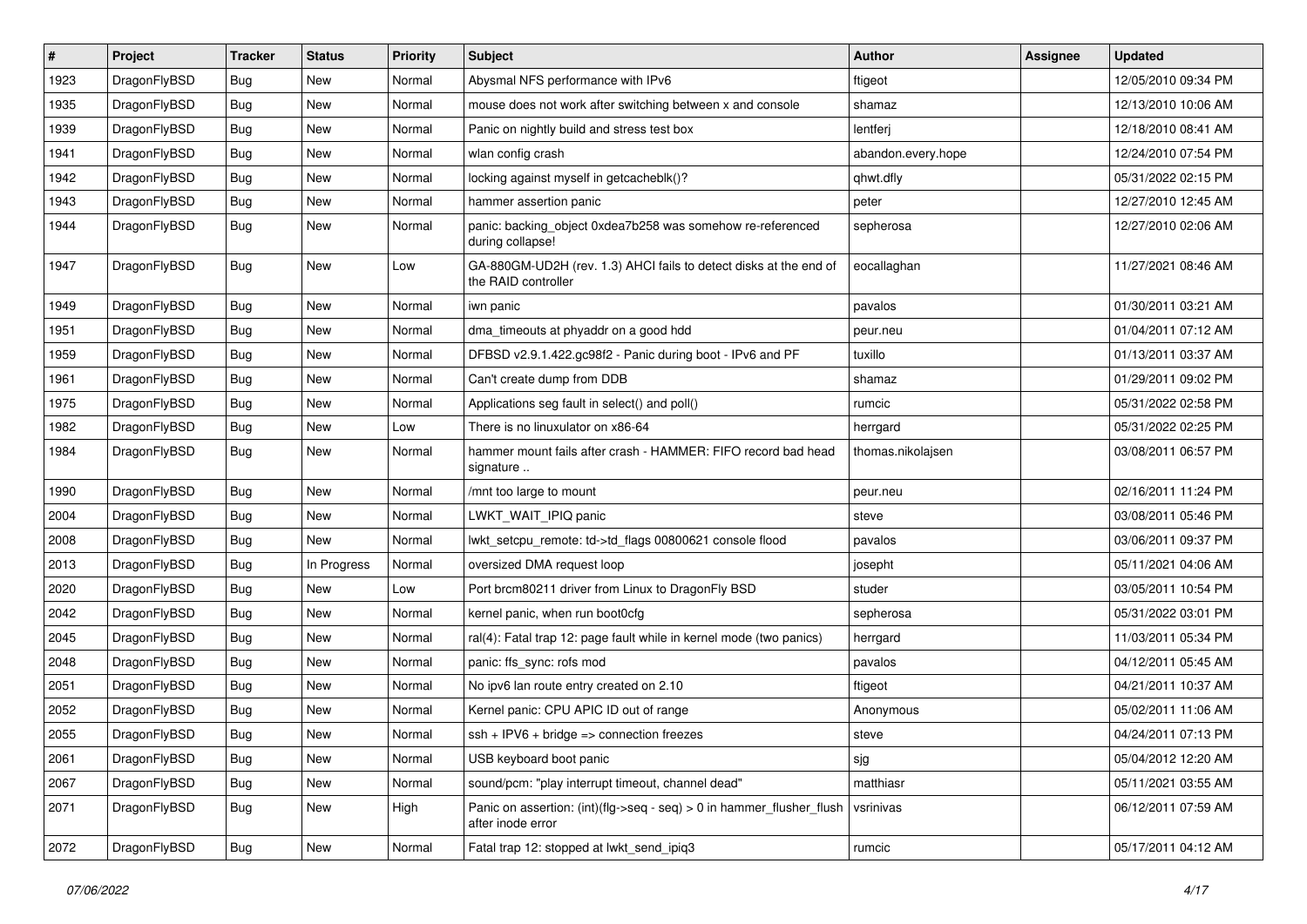| $\pmb{\#}$ | Project      | <b>Tracker</b> | <b>Status</b> | <b>Priority</b> | Subject                                                                         | <b>Author</b> | Assignee | <b>Updated</b>      |
|------------|--------------|----------------|---------------|-----------------|---------------------------------------------------------------------------------|---------------|----------|---------------------|
| 2075       | DragonFlyBSD | Bug            | <b>New</b>    | Normal          | pflogd on x86_64                                                                | fanch         |          | 05/16/2011 04:04 PM |
| 2077       | DragonFlyBSD | Bug            | <b>New</b>    | Normal          | USB devices conflicting                                                         | srussell      |          | 05/17/2011 05:12 PM |
| 2078       | DragonFlyBSD | Bug            | New           | Normal          | DFBSD i386 v2.11.0.201.g3ed2f - Panic during installworld into a<br>vn0 device  | tuxillo       |          | 05/19/2011 07:50 PM |
| 2080       | DragonFlyBSD | Bug            | New           | Normal          | panic: lockmgr thrd sleep: called from interrupt, ipi, or hard code<br>section  | rumcic        |          | 05/30/2011 05:06 PM |
| 2081       | DragonFlyBSD | Bug            | Feedback      | Normal          | Panic on device "detach" / "failure"                                            | vsrinivas     |          | 02/29/2012 07:11 AM |
| 2082       | DragonFlyBSD | Bug            | New           | Normal          | dfbsd 2.10.1 amd64 - mc port build error with 'bmake bin-install'               | sun-doctor    |          | 05/25/2011 07:18 PM |
| 2084       | DragonFlyBSD | Bug            | New           | Normal          | DFBSD v2.11.0.242.g4d317 - panic: zone: entry not free                          | tuxillo       |          | 07/03/2012 01:23 AM |
| 2085       | DragonFlyBSD | Bug            | <b>New</b>    | Normal          | panic: assertion: (m->flags & PG_MAPPED) == 0 in<br>vm_page_free_toq            | vsrinivas     |          | 06/10/2011 07:48 AM |
| 2090       | DragonFlyBSD | Bug            | Feedback      | Normal          | snd_hda does not support headphone automute                                     | justin        |          | 03/29/2012 08:03 PM |
| 2094       | DragonFlyBSD | Bug            | <b>New</b>    | Normal          | Segfault when gdb printing backtrace from core dump                             | greenrd       |          | 06/25/2011 04:14 PM |
| 2095       | DragonFlyBSD | Bug            | <b>New</b>    | Low             | Running installer post-install: Unsupported DFUI transport "                    | greenrd       |          | 06/26/2011 09:20 AM |
| 2098       | DragonFlyBSD | Submit         | New           | Normal          | [PATCH] correct ath man page example<br>(/usr/src/share/man/man4/ath.4)         | nobody        |          | 11/15/2011 12:27 AM |
| 2099       | DragonFlyBSD | Bug            | <b>New</b>    | Normal          | page fault panic in vm system                                                   | pavalos       |          | 07/10/2011 08:51 AM |
| 2104       | DragonFlyBSD | Bug            | <b>New</b>    | Normal          | network configuration seg. fault on install CD                                  | navratil      |          | 07/26/2011 07:55 AM |
| 2107       | DragonFlyBSD | Bug            | <b>New</b>    | Normal          | 2.10.1 sata dvd drive issue                                                     | ausppc        |          | 07/31/2011 08:41 PM |
| 2115       | DragonFlyBSD | Bug            | New           | Normal          | [msk] system freeze after receive some paquet                                   | bsdsx         |          | 08/22/2011 10:22 AM |
| 2117       | DragonFlyBSD | Bug            | New           | High            | ACPI and/or bce(4) problem with 2.11.0.673.g0d557 on HP DL380<br>G <sub>6</sub> | pauska        |          | 08/22/2011 10:15 AM |
| 2122       | DragonFlyBSD | Submit         | <b>New</b>    | Normal          | [Review] Fixes to the VFS layer                                                 | ftigeot       |          | 05/31/2022 03:25 PM |
| 2123       | DragonFlyBSD | Bug            | <b>New</b>    | Normal          | hammer is losing files                                                          | schmir        |          | 08/30/2011 07:56 PM |
| 2124       | DragonFlyBSD | Bug            | New           | Normal          | getty repeating too quickly on port /dev/ttyv0                                  | sgeorge.ml    |          | 09/01/2011 04:28 AM |
| 2125       | DragonFlyBSD | Bug            | <b>New</b>    | Normal          | Weird garbage in dmesg                                                          | herrgard      |          | 08/30/2011 08:04 PM |
| 2129       | DragonFlyBSD | Bug            | <b>New</b>    | Normal          | DFBSD v2.11.0.661.gf9438 i386 - panic: lockmgr thrd_sleep                       | tuxillo       |          | 09/05/2011 09:49 AM |
| 2136       | DragonFlyBSD | Bug            | New           | Normal          | socketpair() doesn't free file descriptors on copyout failure                   | vsrinivas     |          | 04/05/2013 09:13 AM |
| 2138       | DragonFlyBSD | Bug            | <b>New</b>    | Normal          | > 100% CPU usage                                                                | robin.carey1  |          | 09/26/2011 12:20 PM |
| 2140       | DragonFlyBSD | Bug            | New           | High            | hammer_io_delallocate panic with 'duplicate entry' message                      | ttw           |          | 10/07/2011 12:22 PM |
| 2141       | DragonFlyBSD | Bug            | New           | Urgent          | loader and/or documentation broken                                              | sjg           |          | 01/20/2012 10:51 AM |
| 2153       | DragonFlyBSD | <b>Bug</b>     | New           | Normal          | Too many unuseful warnings at boot                                              | juanfra684    |          | 10/18/2011 10:16 PM |
| 2154       | DragonFlyBSD | Bug            | New           | Normal          | vkernel copyout() doesn't return EFAULT on error                                | vsrinivas     |          | 10/20/2011 03:53 AM |
| 2158       | DragonFlyBSD | <b>Bug</b>     | New           | Normal          | iwn panics with assertion on boot.                                              | eocallaghan   |          | 10/24/2011 04:13 PM |
| 2161       | DragonFlyBSD | <b>Bug</b>     | New           | Normal          | Outdated xorg.conf file gets installed into etc and screws up mouse             | eocallaghan   |          | 10/27/2011 01:51 PM |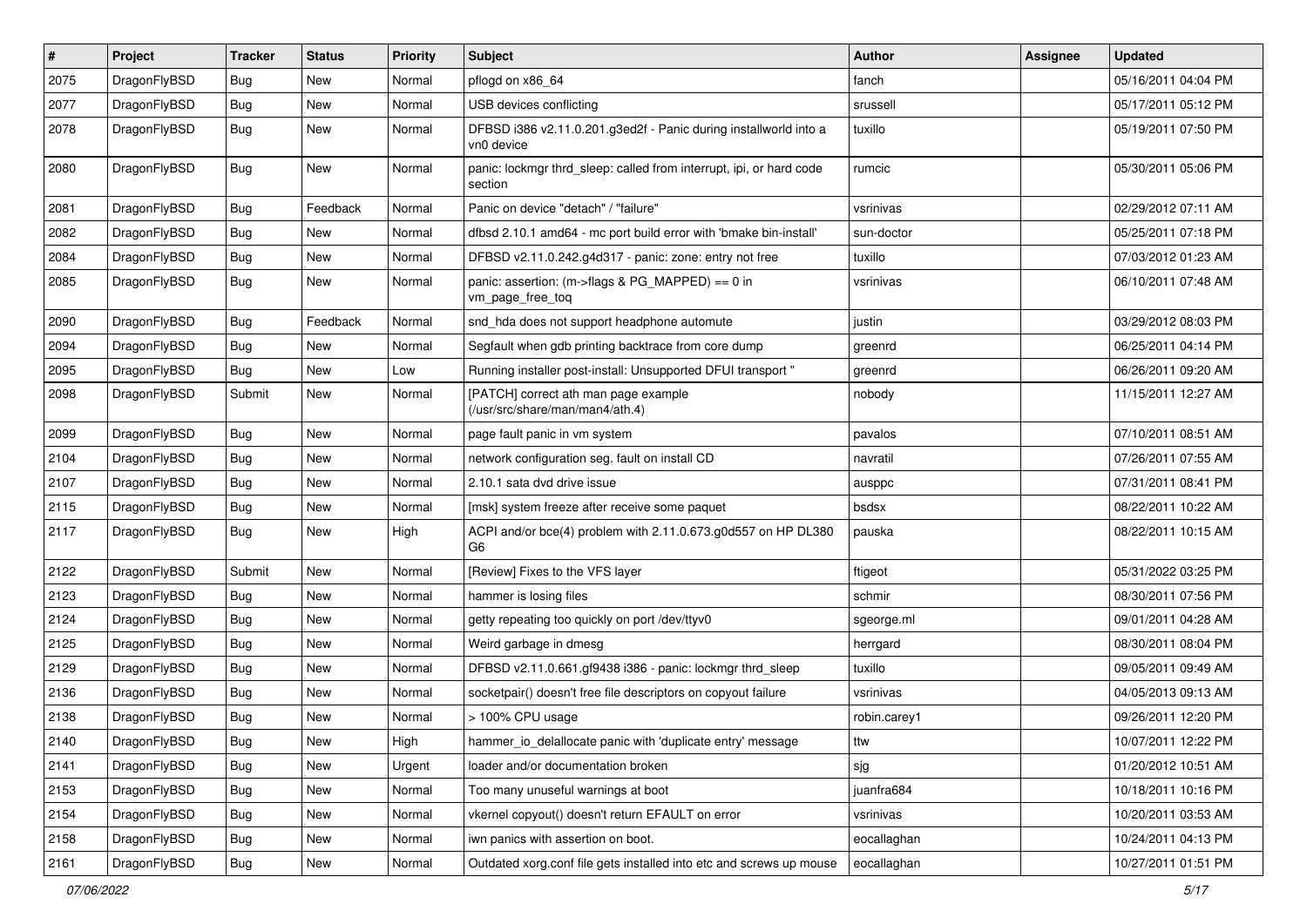| $\vert$ # | Project      | <b>Tracker</b> | <b>Status</b> | <b>Priority</b> | <b>Subject</b>                                                                                             | Author            | Assignee | <b>Updated</b>      |
|-----------|--------------|----------------|---------------|-----------------|------------------------------------------------------------------------------------------------------------|-------------------|----------|---------------------|
| 2164      | DragonFlyBSD | Bug            | <b>New</b>    | Normal          | panic on reboot from usb.                                                                                  | eocallaghan       |          | 10/27/2011 09:29 AM |
| 2166      | DragonFlyBSD | <b>Bug</b>     | <b>New</b>    | Normal          | DFBSD v2.13.0.109.g05b9d - Strange lockups                                                                 | tuxillo           |          | 10/29/2011 11:20 AM |
| 2167      | DragonFlyBSD | <b>Bug</b>     | <b>New</b>    | Normal          | shutdown/reboot fails after uptime msg                                                                     | marino            |          | 11/28/2011 03:01 AM |
| 2171      | DragonFlyBSD | Bug            | New           | Normal          | DFBSD v2.13.0.151.gdc8442 - panic: assertion "(*ptep &<br>$(PG_MANAGED PG_V)$ == PG_V"                     | tuxillo           |          | 11/04/2011 05:06 PM |
| 2182      | DragonFlyBSD | <b>Bug</b>     | New           | Normal          | if msk PHY FIFO underrun/overflow                                                                          | nonsolosoft       |          | 09/03/2012 06:39 AM |
| 2199      | DragonFlyBSD | Bug            | <b>New</b>    | Normal          | screen segfaults if utmpx isn't present                                                                    | pavalos           |          | 11/15/2011 10:52 PM |
| 2210      | DragonFlyBSD | <b>Bug</b>     | <b>New</b>    | Normal          | Bugtracker cannot assign default project for new users                                                     | ahuete.devel      |          | 11/17/2011 11:30 AM |
| 2224      | DragonFlyBSD | <b>Bug</b>     | <b>New</b>    | Normal          | v2.13.0.291.gaa7ec - Panic on fq while installing world                                                    | tuxillo           |          | 11/18/2011 01:40 AM |
| 2245      | DragonFlyBSD | Bug            | <b>New</b>    | Normal          | panic: assertion "ref < &td->td_toks_end" failed in lwkt_gettoken at<br>/usr/src/sys/kern/lwkt_token.c:588 | juanfra684        |          | 11/22/2011 07:41 PM |
| 2248      | DragonFlyBSD | Bug            | <b>New</b>    | Normal          | sysctl panic                                                                                               | pavalos           |          | 11/23/2011 06:23 PM |
| 2250      | DragonFlyBSD | <b>Bug</b>     | <b>New</b>    | Normal          | Kernel panic                                                                                               | adamk             |          | 11/23/2018 01:10 AM |
| 2254      | DragonFlyBSD | Bug            | New           | Normal          | panic: assertion "ref < &td->td_toks_end" failed in lwkt_gettoken at<br>/usr/src/sys/kern/lwkt_token.c:588 | eocallaghan       |          | 12/05/2011 10:21 PM |
| 2282      | DragonFlyBSD | <b>Bug</b>     | In Progress   | Normal          | gdb segfaults with certain corefiles                                                                       | tuxillo           |          | 01/18/2012 04:40 PM |
| 2283      | DragonFlyBSD | Bug            | <b>New</b>    | Normal          | DFBSD DragonFly v2.13.0.957.g4f459 - pmap_release: page<br>should already be gone 0xc27120bc               | tuxillo           |          | 01/23/2012 03:03 AM |
| 2287      | DragonFlyBSD | <b>Bug</b>     | <b>New</b>    | Normal          | HAMMER(ROOT) Illegal UNDO TAIL signature at<br>300000001967c000                                            | y0n3t4n1          |          | 11/07/2018 01:22 AM |
| 2288      | DragonFlyBSD | <b>Bug</b>     | Feedback      | Normal          | Random IO performance loss introduced since January 1st                                                    | lentferj          |          | 01/23/2013 04:21 PM |
| 2292      | DragonFlyBSD | <b>Bug</b>     | New           | Normal          | re interface with jumbo frames (mtu larger than 1500) hangs after<br>some traffic                          | Anonymous         |          | 01/31/2012 12:11 AM |
| 2296      | DragonFlyBSD | <b>Bug</b>     | In Progress   | High            | panic: assertion "m->wire count > 0" failed                                                                | thomas.nikolajsen |          | 08/30/2012 06:09 AM |
| 2297      | DragonFlyBSD | Bug            | <b>New</b>    | Normal          | strange NFS (client) error messages / problems                                                             | Anonymous         |          | 02/19/2012 02:59 PM |
| 2306      | DragonFlyBSD | <b>Bug</b>     | <b>New</b>    | Normal          | a crash starts the kernel debugger in text mode, but just reboots in X                                     | phma              |          | 02/11/2012 08:02 PM |
| 2308      | DragonFlyBSD | <b>Bug</b>     | <b>New</b>    | Normal          | System freeze when unloading snd_hda                                                                       | jaydg             |          | 02/19/2012 07:15 AM |
| 2311      | DragonFlyBSD | Bug            | <b>New</b>    | Normal          | Xorg crash having something to do with drm                                                                 | phma              |          | 02/22/2012 09:59 AM |
| 2316      | DragonFlyBSD | <b>Bug</b>     | <b>New</b>    | Normal          | Ungraceful invalid password handling for adding a new user in the<br>installer                             | rune              |          | 04/27/2012 11:23 PM |
| 2319      | DragonFlyBSD | <b>Bug</b>     | New           | Normal          | crypt/passwd forward compat                                                                                | c.turner1         |          | 02/28/2012 12:39 PM |
| 2324      | DragonFlyBSD | <b>Bug</b>     | New           | Normal          | natacotrol support > 2TB not working even after the ftigeot patch                                          | zenny             |          | 03/03/2012 01:00 AM |
| 2329      | DragonFlyBSD | <b>Bug</b>     | New           | Normal          | ibm x3550 & acpi                                                                                           | ano               |          | 06/03/2014 11:37 AM |
| 2331      | DragonFlyBSD | Bug            | New           | Normal          | reading mouse mode from unopen file descriptor hangs mouse<br>driver                                       | phma              |          | 03/14/2012 09:43 AM |
| 2345      | DragonFlyBSD | <b>Bug</b>     | In Progress   | Normal          | DFBSD v3.1.0.457.gd679f - NFS panic on diskless station                                                    | tuxillo           |          | 04/07/2012 05:22 PM |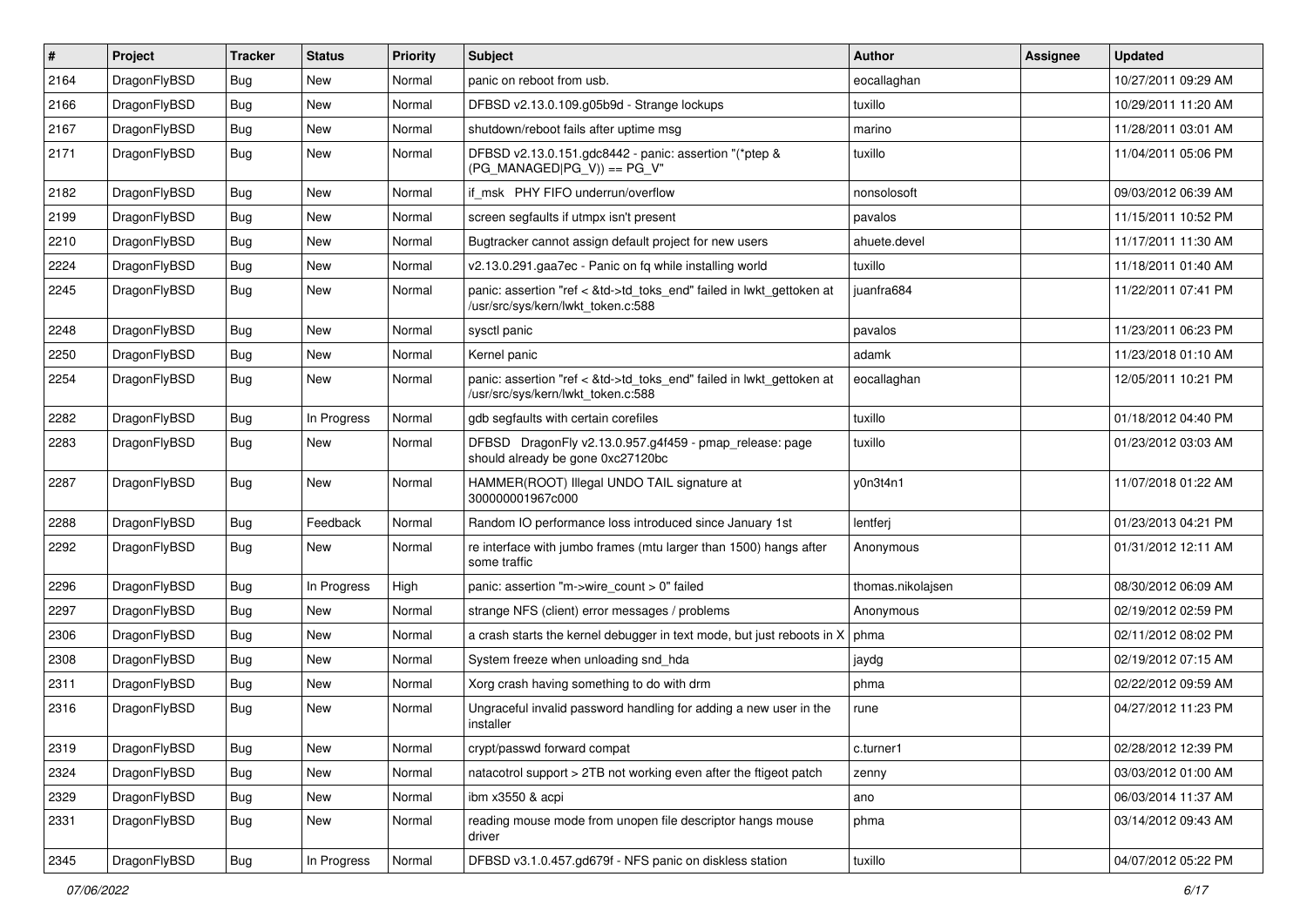| $\pmb{\#}$ | Project      | <b>Tracker</b> | <b>Status</b> | <b>Priority</b> | Subject                                                                                                                      | Author            | Assignee | <b>Updated</b>      |
|------------|--------------|----------------|---------------|-----------------|------------------------------------------------------------------------------------------------------------------------------|-------------------|----------|---------------------|
| 2347       | DragonFlyBSD | Bug            | Feedback      | High            | Hammer PFSes destroy does not give back full space allocated to<br><b>PFS</b>                                                | sgeorge           |          | 07/19/2012 01:11 AM |
| 2351       | DragonFlyBSD | <b>Bug</b>     | In Progress   | Normal          | DFBSD v3.1.0.579.g44ccf - Stuck during startup, random freezes                                                               | tuxillo           |          | 04/24/2012 08:21 AM |
| 2360       | DragonFlyBSD | Bug            | In Progress   | Normal          | Wishlist: virtio driver import                                                                                               | vsrinivas         |          | 06/04/2022 04:16 AM |
| 2369       | DragonFlyBSD | Bug            | <b>New</b>    | Normal          | panic: Bad link elm 0xffffffe07edf6068 next->prev != elm                                                                     | jaydg             |          | 08/15/2012 03:04 AM |
| 2371       | DragonFlyBSD | <b>Bug</b>     | New           | Normal          | Timezone problem with America/Sao Paulo                                                                                      | raitech           |          | 05/17/2012 01:42 PM |
| 2387       | DragonFlyBSD | Bug            | <b>New</b>    | Normal          | hammer ignores -t during dedup                                                                                               | phma              |          | 06/17/2012 12:30 PM |
| 2389       | DragonFlyBSD | Bug            | New           | Normal          | computer crashed while listing processes                                                                                     | phma              |          | 06/18/2012 02:49 PM |
| 2396       | DragonFlyBSD | Bug            | Feedback      | High            | Latest 3.1 development version core dumps while destroying master<br><b>PFS</b>                                              | sgeorge           |          | 01/23/2013 04:10 PM |
| 2403       | DragonFlyBSD | <b>Bug</b>     | <b>New</b>    | Low             | newfs - E doesn't handle /dev/serno device names properly                                                                    | ftigeot           |          | 08/17/2012 05:07 AM |
| 2412       | DragonFlyBSD | Bug            | <b>New</b>    | Normal          | wlan0 fails to get address via dhclient                                                                                      | nonsolosoft       |          | 08/30/2012 05:55 AM |
| 2414       | DragonFlyBSD | <b>Bug</b>     | In Progress   | Normal          | Lenovo S10 acpi freeze (not new)                                                                                             | davshao           |          | 05/11/2021 04:13 AM |
| 2421       | DragonFlyBSD | Bug            | New           | High            | Kernel panic: vm_fault: page 0xc0f70000 not busy!                                                                            | lentferj          |          | 10/03/2012 08:16 AM |
| 2423       | DragonFlyBSD | Bug            | New           | Urgent          | After multiple panics/locks, hitting KKASSERT in<br>hammer_init_cursor                                                       | rumcic            |          | 09/18/2012 02:28 AM |
| 2430       | DragonFlyBSD | Bug            | <b>New</b>    | Normal          | Alternate Password Hash method                                                                                               | robin.carey1      |          | 10/07/2012 06:28 AM |
| 2434       | DragonFlyBSD | Bug            | <b>New</b>    | Normal          | BTX Halted - Boot fails on USB/GUI                                                                                           | lucmv             |          | 10/17/2012 08:12 PM |
| 2436       | DragonFlyBSD | Bug            | New           | Normal          | panic: assertion "lp->lwp_qcpu == dd->cpuid" failed in<br>dfly_acquire_curproc                                               | thomas.nikolajsen |          | 01/23/2013 11:07 AM |
| 2444       | DragonFlyBSD | <b>Bug</b>     | New           | Normal          | Crash during Hammer overnight cleanup                                                                                        | justin            |          | 11/04/2012 07:58 AM |
| 2453       | DragonFlyBSD | Bug            | New           | Normal          | panic: assertion "gd->gd_spinlocks == 0" failed                                                                              | Johannes.Hofmann  |          | 11/12/2012 12:54 PM |
| 2459       | DragonFlyBSD | Bug            | Feedback      | Normal          | apic problems with HP Probook 4510s                                                                                          | thowe             |          | 11/27/2021 08:22 AM |
| 2473       | DragonFlyBSD | Bug            | New           | Normal          | Kernel crash when trying to up the wpi0 device (Dfly<br>v3.3.0.758.g47388-DEVELOPMENT)                                       | tomaz             |          | 02/24/2014 08:50 AM |
| 2489       | DragonFlyBSD | Bug            | <b>New</b>    | Normal          | nmalloc doesn't cache VA for allocations > 8KB                                                                               | vsrinivas         |          | 06/10/2014 05:51 AM |
| 2490       | DragonFlyBSD | Bug            | New           | Normal          | nmalloc should color addresses to avoid cache bank conflictsw                                                                | vsrinivas         |          | 06/10/2014 05:51 AM |
| 2493       | DragonFlyBSD | Bug            | New           | Normal          | vidcontrol: invalid video mode name                                                                                          | Svarov            |          | 01/24/2013 09:55 AM |
| 2495       | DragonFlyBSD | Bug            | New           | High            | DFBSD v3.3.0.960.g553fe7 - ocnt != 0" failed in<br>prop_object_release                                                       | tuxillo           |          | 05/31/2022 04:08 PM |
| 2498       | DragonFlyBSD | Bug            | New           | Normal          | DFBSD v3.2.2-RELEASE - LIST_FIRST(&bp->b_dep) == NULL"<br>failed in vfs vmio release                                         | tuxillo           |          | 05/31/2022 04:09 PM |
| 2499       | DragonFlyBSD | Bug            | In Progress   | Urgent          | DRAGONFLY_3_2 lockd not responding correctly                                                                                 | Nerzhul           |          | 01/22/2013 12:47 PM |
| 2509       | DragonFlyBSD | Bug            | New           | Normal          | Redefinition of DIRBLKSIZ in restore(8)                                                                                      | swildner          |          | 06/04/2022 04:40 AM |
| 2520       | DragonFlyBSD | Bug            | New           | Normal          | panic: assertion "IS_SERIALIZED((ifp->if_serializer))" failed in<br>if default serialize assert at /usr/src/sys/net/if.c:437 | ano               |          | 03/09/2013 12:14 AM |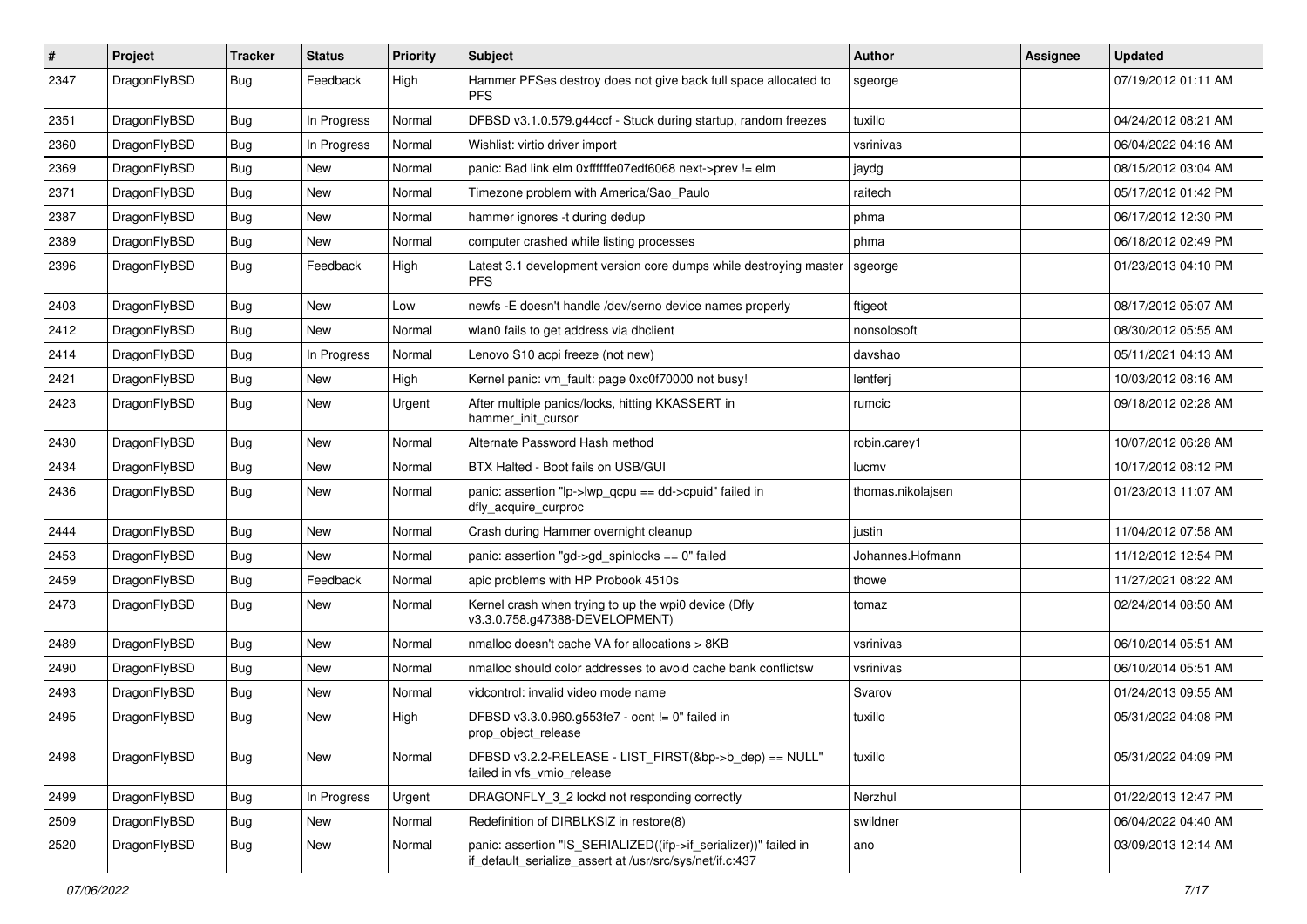| $\pmb{\#}$ | Project      | <b>Tracker</b> | <b>Status</b> | <b>Priority</b> | <b>Subject</b>                                                                                                 | Author            | Assignee | <b>Updated</b>      |
|------------|--------------|----------------|---------------|-----------------|----------------------------------------------------------------------------------------------------------------|-------------------|----------|---------------------|
| 2526       | DragonFlyBSD | Bug            | <b>New</b>    | Normal          | hammer cleanup doesn't run on first day of DST                                                                 | pavalos           |          | 10/18/2016 05:28 PM |
| 2529       | DragonFlyBSD | Bug            | <b>New</b>    | Low             | Sundance network adapter is not detected and attached                                                          | kworr             |          | 03/25/2013 02:29 AM |
| 2531       | DragonFlyBSD | <b>Bug</b>     | <b>New</b>    | Normal          | camcontrol fails to disable APM                                                                                | m.lombardi85      |          | 03/23/2013 12:28 PM |
| 2535       | DragonFlyBSD | Bug            | <b>New</b>    | Normal          | Imap processes apparentlt blocked on disk I/O                                                                  | ftigeot           |          | 04/02/2013 09:31 AM |
| 2544       | DragonFlyBSD | Bug            | New           | Normal          | live DVD system boot (menu option 1) caused db> prompt on<br>PE1950                                            | estrabd           |          | 05/11/2021 03:54 AM |
| 2547       | DragonFlyBSD | Bug            | New           | High            | crashed while doing a dry run of pkg_rolling-replace                                                           | phma              |          | 04/18/2013 10:40 PM |
| 2552       | DragonFlyBSD | <b>Bug</b>     | <b>New</b>    | Low             | hammer recovery should indicate progress                                                                       | phma              |          | 05/03/2013 12:13 AM |
| 2556       | DragonFlyBSD | Bug            | Feedback      | Normal          | DragonFly v3.5.0.81.gd3479 - Process signal weirdness                                                          | tuxillo           |          | 12/17/2013 03:48 PM |
| 2557       | DragonFlyBSD | Bug            | <b>New</b>    | Normal          | stock 3.4.1 kernel halts during booting if dm and dm_target_crypt<br>are loaded and RAID controller is present | phma              |          | 05/12/2013 10:38 PM |
| 2565       | DragonFlyBSD | Bug            | <b>New</b>    | Normal          | "ifconfig ix0 up" panic                                                                                        | Itpig402a         |          | 06/03/2013 05:46 AM |
| 2568       | DragonFlyBSD | <b>Bug</b>     | <b>New</b>    | Normal          | AHCI panic                                                                                                     | josepht           |          | 06/07/2013 05:52 PM |
| 2569       | DragonFlyBSD | Bug            | <b>New</b>    | Normal          | ctime NFS                                                                                                      | ferney            |          | 08/11/2013 04:35 AM |
| 2586       | DragonFlyBSD | <b>Bug</b>     | <b>New</b>    | Normal          | pf: "modulate" state seems problematic                                                                         | srussell          |          | 09/25/2013 07:36 PM |
| 2587       | DragonFlyBSD | <b>Bug</b>     | <b>New</b>    | Normal          | SATA DVD writer not detected by DragonFly                                                                      | srussell          |          | 09/04/2020 08:55 AM |
| 2595       | DragonFlyBSD | Bug            | New           | Normal          | DragonFly 3.4.3 crashes on SUN Blade X6250 with Qlogic ISP 2432<br>FC card                                     | Turvamies         |          | 10/07/2013 11:53 AM |
| 2598       | DragonFlyBSD | <b>Bug</b>     | <b>New</b>    | Normal          | i386 via USB Booting                                                                                           | mbzadegan         |          | 10/21/2013 02:28 AM |
| 2604       | DragonFlyBSD | Bug            | <b>New</b>    | Normal          | dell laptop does not boot with LATEST                                                                          | isenmann          |          | 11/20/2013 02:07 AM |
| 2609       | DragonFlyBSD | Bug            | <b>New</b>    | Normal          | master: panic: assertion<br>"LWKT_TOKEN_HELD_ANY(vm_object_token(object))" failed in<br>swp_pager_lookup       | thomas.nikolajsen |          | 11/28/2013 11:36 AM |
| 2611       | DragonFlyBSD | <b>Bug</b>     | <b>New</b>    | Normal          | Change in IP address results in network not working                                                            | phma              |          | 12/05/2013 07:55 PM |
| 2617       | DragonFlyBSD | <b>Bug</b>     | Feedback      | Normal          | Possible issue with wireless mouse on 3.6 release                                                              | FilippoMo         |          | 01/14/2015 03:42 PM |
| 2618       | DragonFlyBSD | Bug            | <b>New</b>    | Normal          | mouse problem on RELEASE-3_6_0                                                                                 | FilippoMo         |          | 12/20/2013 03:26 AM |
| 2619       | DragonFlyBSD | <b>Bug</b>     | <b>New</b>    | Normal          | DragonFly 3.6 can't be installed on a 6TB volume                                                               | ftigeot           |          | 02/23/2014 11:55 PM |
| 2620       | DragonFlyBSD | Bug            | <b>New</b>    | Normal          | moused problem                                                                                                 | FilippoMo         |          | 12/20/2013 10:32 AM |
| 2621       | DragonFlyBSD | <b>Bug</b>     | New           | Normal          | core dump using cdrom                                                                                          | nonsolosoft       |          | 12/27/2013 12:43 AM |
| 2622       | DragonFlyBSD | Bug            | New           | Normal          | VAIO FIT15E fn keys support                                                                                    | nonsolosoft       |          | 12/31/2013 01:31 AM |
| 2626       | DragonFlyBSD | Bug            | New           | Normal          | iwn driver drops with error: "firmware error 'iwn_intr: fatal firmware<br>error""                              | rodyaj            |          | 01/09/2014 05:50 AM |
| 2629       | DragonFlyBSD | <b>Bug</b>     | New           | Normal          | Replace gcc44 with llvm34, clang34, and libc++                                                                 | tuxillo           |          | 06/02/2014 02:30 PM |
| 2630       | DragonFlyBSD | <b>Bug</b>     | New           | Normal          | Bring in latest iconv fixes from FreeBSD10 as well as csmapper<br>updates                                      | tuxillo           |          | 05/11/2021 03:54 AM |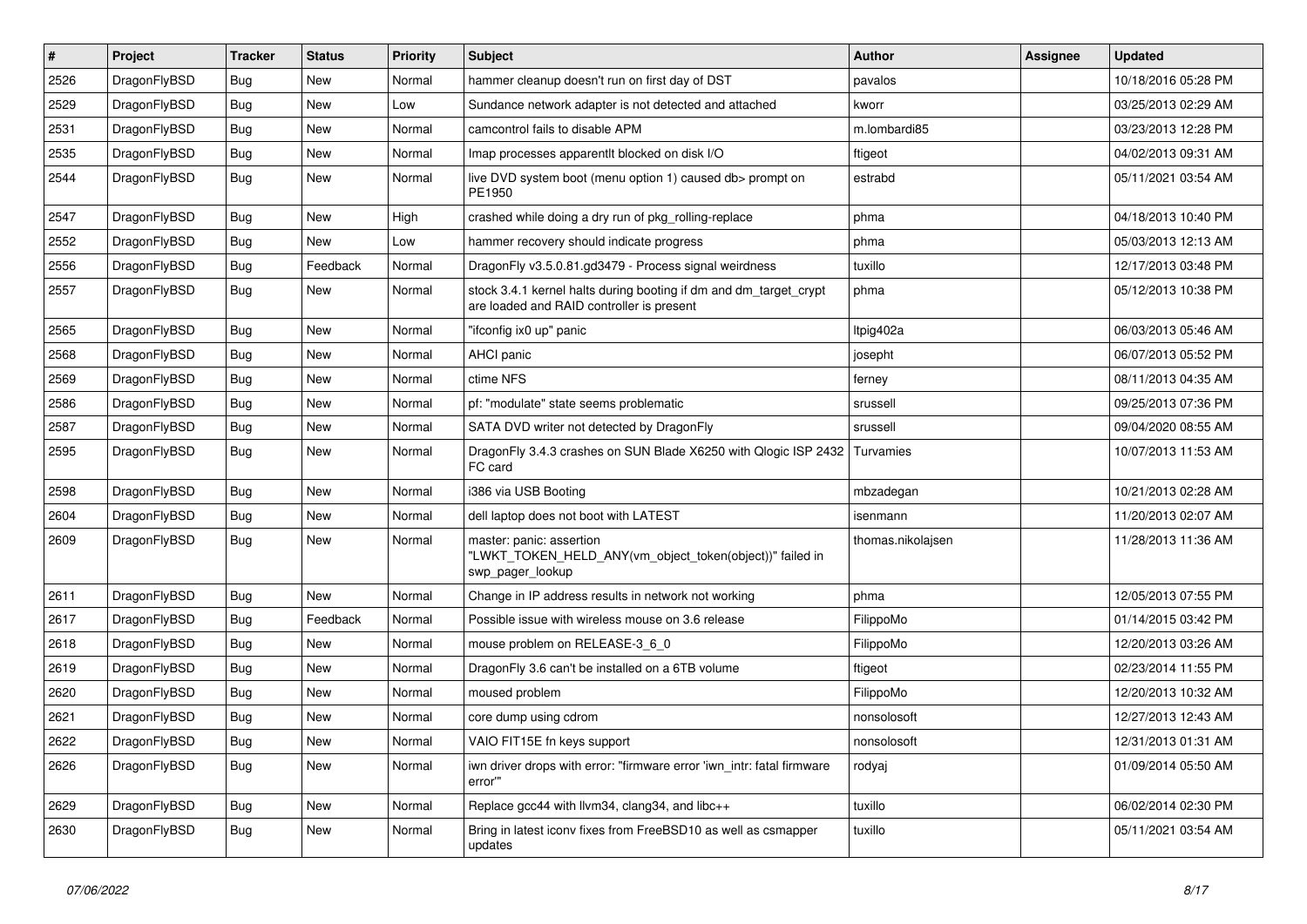| $\pmb{\#}$ | Project      | <b>Tracker</b> | <b>Status</b> | <b>Priority</b> | Subject                                                                                                   | Author           | Assignee | <b>Updated</b>      |
|------------|--------------|----------------|---------------|-----------------|-----------------------------------------------------------------------------------------------------------|------------------|----------|---------------------|
| 2631       | DragonFlyBSD | Bug            | In Progress   | Low             | Verify library versioning current with full package build and switch it<br>on (after publishing packages) | tuxillo          |          | 05/11/2021 04:06 AM |
| 2636       | DragonFlyBSD | <b>Bug</b>     | Feedback      | Low             | Add -x flag to iostat (a la solaris)                                                                      | tuxillo          |          | 05/11/2021 04:07 AM |
| 2638       | DragonFlyBSD | Bug            | Feedback      | High            | Fix machdep.pmap_mmu_optimize                                                                             | tuxillo          |          | 05/11/2021 04:07 AM |
| 2641       | DragonFlyBSD | Bug            | <b>New</b>    | Normal          | Panic when loading natapci as module                                                                      | tuxillo          |          | 05/11/2021 03:54 AM |
| 2644       | DragonFlyBSD | <b>Bug</b>     | Feedback      | Normal          | 3.6.0-REL trap 9 on boot                                                                                  | memmerto         |          | 11/27/2021 08:08 AM |
| 2645       | DragonFlyBSD | Bug            | New           | Normal          | panic with dsched fq and ioprio                                                                           | jyoung15         |          | 02/20/2014 07:29 AM |
| 2647       | DragonFlyBSD | Bug            | New           | Normal          | HAMMER panic on 3.6.0                                                                                     | tuxillo          |          | 05/11/2021 03:54 AM |
| 2652       | DragonFlyBSD | Bug            | New           | Normal          | 189a0ff3761b47  ix: Implement MSI-X support locks up Lenovo<br>S10 Intel Atom n270                        | davshao          |          | 05/14/2014 01:55 AM |
| 2657       | DragonFlyBSD | <b>Bug</b>     | <b>New</b>    | High            | Needs acl to migrate our servers                                                                          | ferney           |          | 03/31/2014 11:37 AM |
| 2674       | DragonFlyBSD | Bug            | New           | Normal          | <b>GPT Support</b>                                                                                        | ftigeot          |          | 12/28/2015 02:54 PM |
| 2675       | DragonFlyBSD | <b>Bug</b>     | <b>New</b>    | Low             | Ultimate N WiFi Link 5300 get iwn_intr: fatal firmware error on 5GHz                                      | revuwa           |          | 05/11/2021 04:07 AM |
| 2680       | DragonFlyBSD | <b>Bug</b>     | <b>New</b>    | Low             | boot0cfg update makes box unbootable                                                                      | herrgard         |          | 06/10/2014 06:02 AM |
| 2687       | DragonFlyBSD | Bug            | New           | Normal          | natacontrol software RAID in installer                                                                    | csmelosky        |          | 06/22/2014 12:03 PM |
| 2688       | DragonFlyBSD | Bug            | New           | Normal          | 67613368bdda7 Fix wrong checks for U4B presence Asrock Z77M<br>difficulty detecting USB keyboard          | davshao          |          | 06/28/2014 07:08 PM |
| 2708       | DragonFlyBSD | Bug            | <b>New</b>    | Normal          | unable to send TCP nor UDP on age(4) interface                                                            | dermiste         |          | 05/11/2021 03:54 AM |
| 2712       | DragonFlyBSD | Bug            | <b>New</b>    | Normal          | connect(2) returns EINVAL when retrying after ECONNREFUSED                                                | jorisgio         |          | 08/14/2014 05:31 PM |
| 2731       | DragonFlyBSD | Bug            | In Progress   | Normal          | Screen full of random colors when starting Xorg with Intel Haswell<br>HD Graphics P4600                   | jkatzmaier       |          | 11/12/2014 04:08 PM |
| 2735       | DragonFlyBSD | <b>Bug</b>     | <b>New</b>    | Urgent          | iwn panics SYSSASSERT                                                                                     | cnb              |          | 05/11/2021 03:55 AM |
| 2736       | DragonFlyBSD | Bug            | New           | High            | kernel panics on acpi_timer_probe function                                                                | cnb              |          | 05/11/2021 03:55 AM |
| 2738       | DragonFlyBSD | Bug            | New           | Normal          | Hammer: Strange behavior when trying to recover old version of<br>moved file                              | roland           |          | 11/20/2014 08:02 AM |
| 2788       | DragonFlyBSD | Bug            | <b>New</b>    | Normal          | ioctl GSLICEINFO: Not working for vnode slice                                                             | mneumann         |          | 02/12/2015 07:49 AM |
| 2790       | DragonFlyBSD | Submit         | New           | Low             | filedesc softrefs increment code factoring                                                                | dclink           |          | 02/21/2015 04:00 AM |
| 2797       | DragonFlyBSD | Bug            | In Progress   | Low             | vkernels with & without machdep.pmap_mmu_optimize                                                         | yellowrabbit2010 |          | 11/27/2021 08:06 AM |
| 2799       | DragonFlyBSD | Bug            | <b>New</b>    | Normal          | Fatal trap 12 caused by moused(8) -p /dev/cual0                                                           | opvalues         |          | 03/04/2015 11:01 PM |
| 2802       | DragonFlyBSD | <b>Bug</b>     | New           | Normal          | USB Wifi urtwn0 crash from cd boot                                                                        | opvalues         |          | 03/10/2015 01:07 AM |
| 2803       | DragonFlyBSD | <b>Bug</b>     | <b>New</b>    | Normal          | HAMMER: Warning: UNDO area too small!                                                                     | ftigeot          |          | 03/11/2015 03:42 PM |
| 2806       | DragonFlyBSD | <b>Bug</b>     | New           | Normal          | failed to configure a link-local address on ath0 (errno = 22)                                             | Chingyuan        |          | 05/25/2021 01:00 AM |
| 2808       | DragonFlyBSD | Bug            | New           | Normal          | X freeze by switching between X and VT - results in black screen                                          | lukesky333       |          | 05/11/2021 03:55 AM |
| 2809       | DragonFlyBSD | <b>Bug</b>     | New           | Normal          | hammer mirror-stream                                                                                      | masu             |          | 04/10/2015 12:33 AM |
| 2812       | DragonFlyBSD | Bug            | New           | Normal          | Panic on Intel DE3815TYKHE                                                                                | tmorp            |          | 05/14/2015 03:14 PM |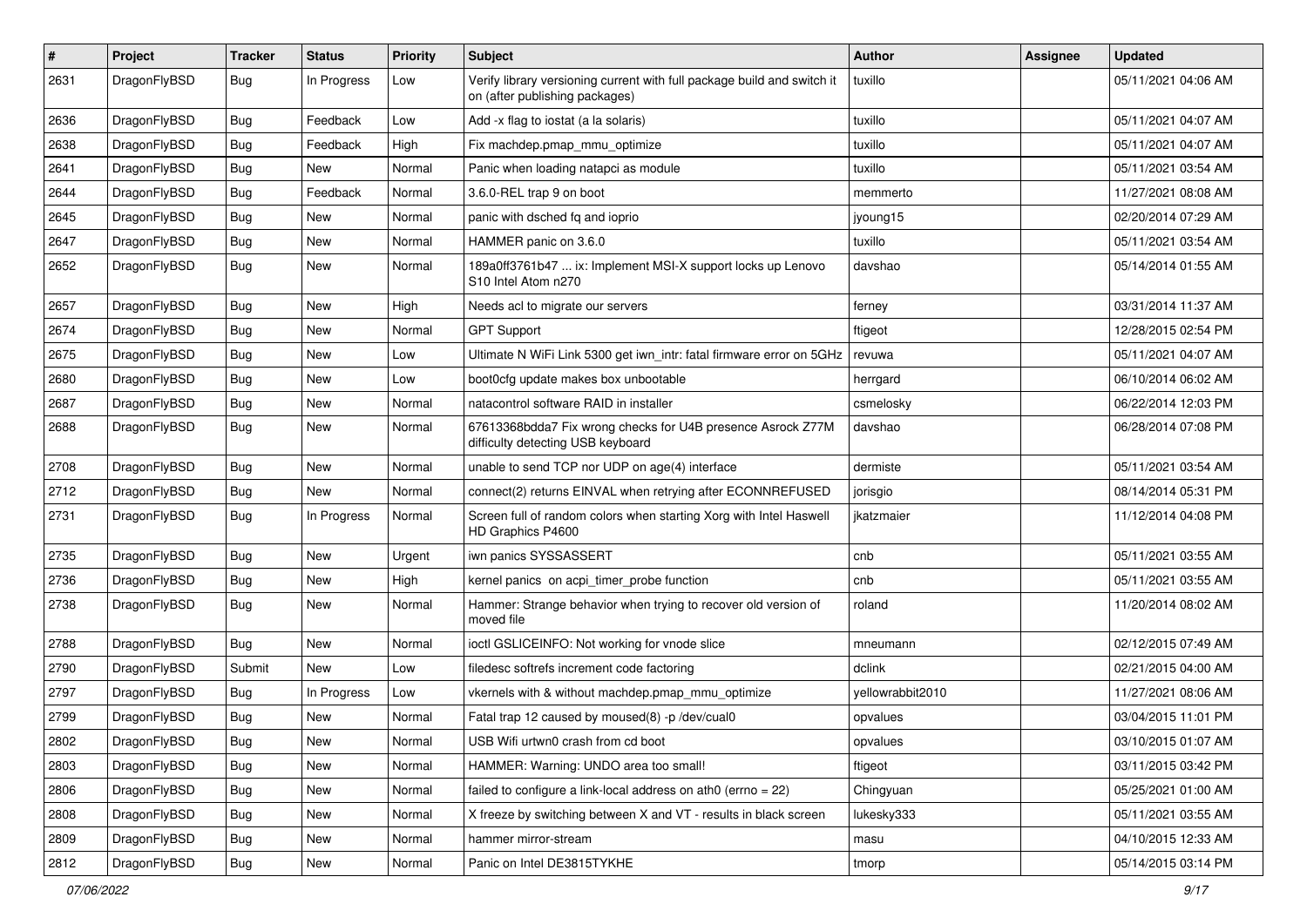| #    | Project      | <b>Tracker</b> | <b>Status</b> | <b>Priority</b> | Subject                                                                                                              | Author           | Assignee | <b>Updated</b>      |
|------|--------------|----------------|---------------|-----------------|----------------------------------------------------------------------------------------------------------------------|------------------|----------|---------------------|
| 2816 | DragonFlyBSD | <b>Bug</b>     | New           | Normal          | A multitasking process being debugged can get stuck                                                                  | phma             |          | 05/19/2015 03:57 AM |
| 2820 | DragonFlyBSD | Bug            | New           | Normal          | TP-Link USB Wi-Fi adapter cannot be reattached to the system                                                         | shamaz           |          | 05/22/2015 09:45 PM |
| 2835 | DragonFlyBSD | <b>Bug</b>     | New           | Normal          | /usr/include/c++/5.0/bits/c++locale.h likes<br>POSIX_C_SOURCE>=200809                                                | davshao          |          | 11/18/2015 03:40 AM |
| 2840 | DragonFlyBSD | Bug            | <b>New</b>    | Normal          | wrong voltage is reported                                                                                            | yellowrabbit2010 |          | 09/11/2015 06:09 PM |
| 2852 | DragonFlyBSD | <b>Bug</b>     | New           | Normal          | Hammer File System - hangs on undo during system boot / mount -<br>will not recover on DragonFlyBSD newer than 3.6.0 | abale            |          | 05/11/2021 04:07 AM |
| 2857 | DragonFlyBSD | Bug            | New           | Normal          | hammer stalls via bitcoin-qt                                                                                         | tkusumi          |          | 11/30/2015 06:52 AM |
| 2858 | DragonFlyBSD | <b>Bug</b>     | <b>New</b>    | Low             | Installer "Local or UTC" question should have "No" selected by<br>default.                                           | cgag             |          | 12/02/2015 01:18 PM |
| 2859 | DragonFlyBSD | Bug            | <b>New</b>    | Low             | Installer configuration menu always highlights "Select timezone", no<br>matter which step was last completed.        | cgag             |          | 12/02/2015 01:54 PM |
| 2863 | DragonFlyBSD | Bug            | <b>New</b>    | Normal          | HAMMER synch tid is zero                                                                                             | shamaz           |          | 12/12/2015 11:24 PM |
| 2874 | DragonFlyBSD | <b>Bug</b>     | New           | Normal          | make world DESTDIR=/emptydir fails                                                                                   | pascii           |          | 12/25/2015 07:04 AM |
| 2877 | DragonFlyBSD | Bug            | New           | Low             | sed fails when working with UTF-8 locale and non-UTF symbols                                                         | arcade@b1t.name  |          | 12/30/2015 11:20 AM |
| 2878 | DragonFlyBSD | Bug            | New           | Low             | [fix] CCVER problem when using clang and cpu extensions<br>(intrinsics)                                              | arcade@b1t.name  |          | 06/24/2016 04:25 AM |
| 2881 | DragonFlyBSD | Bug            | <b>New</b>    | Normal          | Pulseaudio hangs/resets system when starting X11                                                                     | mneumann         |          | 01/09/2016 03:08 AM |
| 2882 | DragonFlyBSD | <b>Bug</b>     | New           | Low             | bridge sends packets from individual interfaces                                                                      | arcade@b1t.name  |          | 01/09/2016 12:43 PM |
| 2886 | DragonFlyBSD | <b>Bug</b>     | New           | Normal          | dragonfly mail agent: sending a testmail causes high system load                                                     | worf             |          | 02/05/2016 05:53 AM |
| 2887 | DragonFlyBSD | Bug            | New           | Low             | Missing extattr_namespace_to_string and<br>extattr_string_to_namespace functions                                     | rubenk           |          | 02/06/2016 05:09 AM |
| 2890 | DragonFlyBSD | Bug            | <b>New</b>    | Normal          | not able to boot usb installer on Toshiba Chromebook 2                                                               | johnnywhishbone  |          | 02/22/2016 03:42 AM |
| 2891 | DragonFlyBSD | <b>Bug</b>     | New           | Normal          | Kernel panic in IEEE802.11 related code                                                                              | shamaz           |          | 05/29/2016 05:49 PM |
| 2892 | DragonFlyBSD | <b>Bug</b>     | New           | Normal          | swap_pager:indefinite wait bufferf error                                                                             | Ihmwzy           |          | 02/21/2016 10:32 PM |
| 2898 | DragonFlyBSD | Bug            | New           | Normal          | <b>HAMMER</b> panic                                                                                                  | pavalos          |          | 11/03/2018 07:05 AM |
| 2915 | DragonFlyBSD | <b>Bug</b>     | New           | High            | Hammer mirror-copy problem                                                                                           | t dfbsd          |          | 08/25/2016 05:28 AM |
| 2917 | DragonFlyBSD | <b>Bug</b>     | New           | Normal          | da8: reading primary partition table: error accessing offset<br>000000000000 for 512                                 | liweitianux      |          | 05/11/2021 08:43 PM |
| 2921 | DragonFlyBSD | Submit         | <b>New</b>    | Normal          | Allow moused to accept userland mouse events                                                                         | tautolog         |          | 05/11/2021 04:08 AM |
| 2924 | DragonFlyBSD | <b>Bug</b>     | New           | Normal          | cat -v fails to tag characters in extended table with M- prefix with<br>some locales                                 | sevan            |          | 07/11/2016 07:18 AM |
| 2930 | DragonFlyBSD | <b>Bug</b>     | New           | High            | 'objcache' causes panic during 'nfs_readdir'                                                                         | tofergus         |          | 07/26/2016 01:09 PM |
| 2931 | DragonFlyBSD | Bug            | New           | Low             | 'gdb' of 'vkernel' unable to print backtrace                                                                         | tofergus         |          | 07/26/2016 01:51 PM |
| 2933 | DragonFlyBSD | Submit         | New           | Normal          | Remove unix domain socket support from cat(1)                                                                        | sevan            |          | 08/01/2016 08:10 PM |
| 2936 | DragonFlyBSD | <b>Bug</b>     | New           | Normal          | loader.efi crashes while loading kernel                                                                              | spaceille        |          | 08/20/2016 06:17 AM |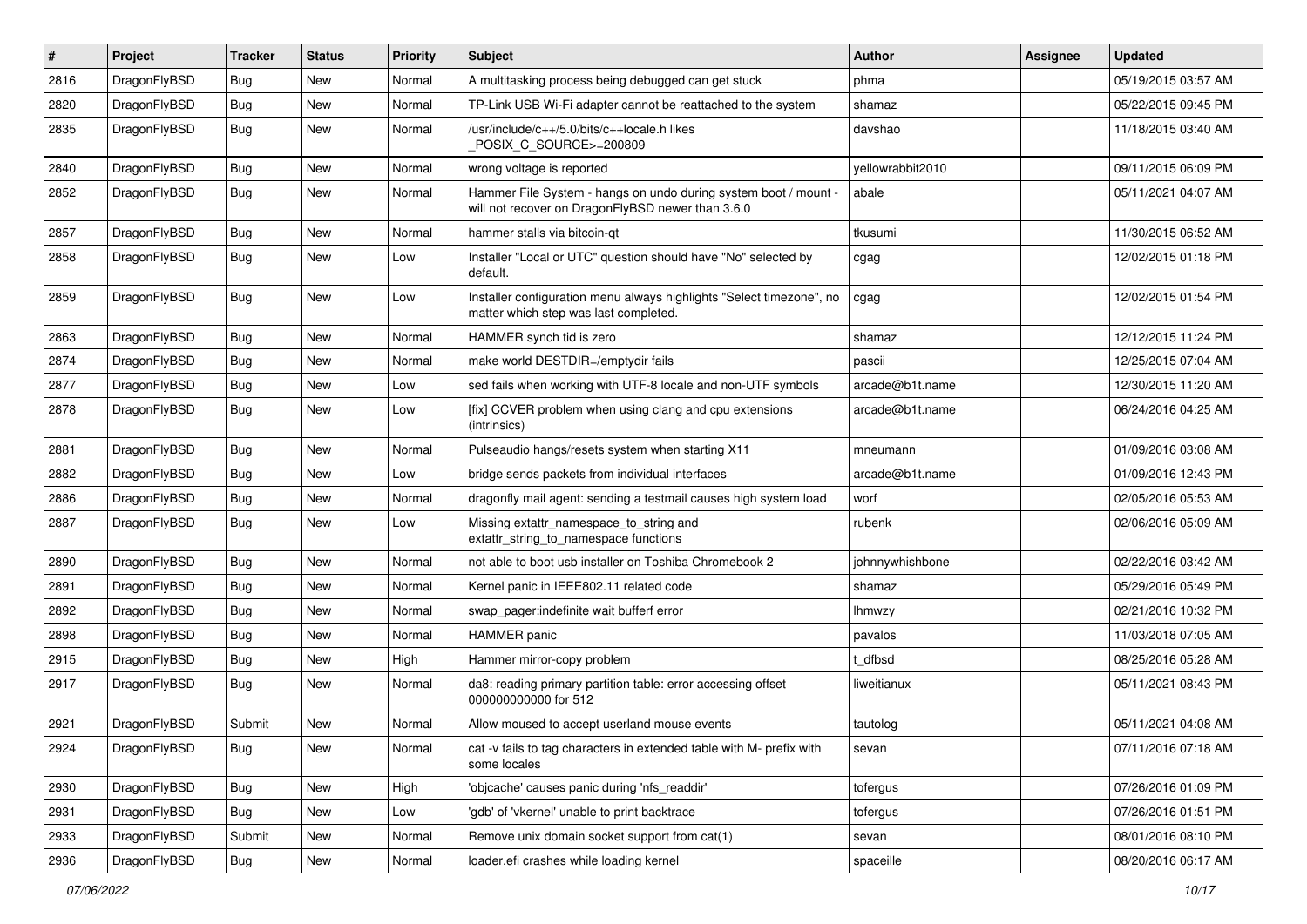| $\sharp$ | Project      | <b>Tracker</b> | <b>Status</b> | <b>Priority</b> | Subject                                                                                                 | Author                 | Assignee | <b>Updated</b>      |
|----------|--------------|----------------|---------------|-----------------|---------------------------------------------------------------------------------------------------------|------------------------|----------|---------------------|
| 2957     | DragonFlyBSD | <b>Bug</b>     | Feedback      | Normal          | swapoff -a followed by swapon -a doesn't give your swap back                                            | neilb                  |          | 10/09/2016 04:17 AM |
| 2958     | DragonFlyBSD | Bug            | Feedback      | Normal          | Hammer FS dies during pruning after massive write load                                                  | neilb                  |          | 10/11/2016 04:20 AM |
| 2970     | DragonFlyBSD | <b>Bug</b>     | New           | Normal          | kernel 4.7: "Is -I" causes panic on UDF filesystem: "bgetvp -<br>overlapping buffer"                    | peeter                 |          | 12/21/2016 02:46 AM |
| 2972     | DragonFlyBSD | Bug            | <b>New</b>    | Normal          | ipfw3 "deny to me" does not work correctly                                                              | mneumann               |          | 12/27/2016 12:11 PM |
| 2994     | DragonFlyBSD | <b>Bug</b>     | <b>New</b>    | Normal          | Intermittent boot hangs after git: hammer - HAMMER Version 7                                            | davshao                |          | 03/30/2017 02:06 PM |
| 3006     | DragonFlyBSD | <b>Bug</b>     | <b>New</b>    | Normal          | boot0cfg: panic in kern_udev.c in function _udev_dict_set_cstr when<br>installing in VirtualBox         | MichiGreat             |          | 04/01/2017 02:22 PM |
| 3011     | DragonFlyBSD | Bug            | In Progress   | Normal          | dragonfly/sys/dev/netif/re/re.c: suspicious code ?                                                      | dcb                    |          | 07/29/2017 01:26 AM |
| 3018     | DragonFlyBSD | Bug            | New           | Normal          | sys/bus/u4b/wlan/if_run.c:5464]: (style) Redundant condition                                            | dcb                    |          | 04/11/2017 11:26 AM |
| 3021     | DragonFlyBSD | Bug            | In Progress   | Normal          | sys/dev/drm/i915/i915_gem_stolen.c:115]: (error) Signed integer<br>overflow for expression '65535<<20'  | dcb                    |          | 04/11/2017 12:46 PM |
| 3022     | DragonFlyBSD | Bug            | <b>New</b>    | Normal          | sys/dev/netif/ath/ath/if_ath.c:2142: strange bitmask?                                                   | dcb                    |          | 04/11/2017 11:49 AM |
| 3024     | DragonFlyBSD | <b>Bug</b>     | New           | Low             | sys/dev/netif/wi/if_wi.c:1090]: (style) Redundant condition                                             | dcb                    |          | 04/11/2017 11:56 AM |
| 3025     | DragonFlyBSD | <b>Bug</b>     | <b>New</b>    | Normal          | sys/dev/powermng/powernow/powernow.c:284: bad comparison ?                                              | dcb                    |          | 09/23/2017 07:45 AM |
| 3029     | DragonFlyBSD | <b>Bug</b>     | <b>New</b>    | Normal          | Running DflyBSD 4.8 on FreeBSD bhyve as a guest                                                         | iron                   |          | 05/13/2022 04:33 AM |
| 3035     | DragonFlyBSD | <b>Bug</b>     | New           | Normal          | panic: assertion "cpu >= 0 && cpu < ncpus" failed in netisr_cpuport<br>at /usr/src/sys/net/netisr2.h:87 | masu                   |          | 05/11/2017 01:24 AM |
| 3036     | DragonFlyBSD | Bug            | <b>New</b>    | Normal          | panic in icmp_redirect_start() ASSERT_IN_NETISR(0)                                                      | tautolog               |          | 05/11/2017 07:27 PM |
| 3041     | DragonFlyBSD | Submit         | New           | Normal          | firmware: Remove embedding of multiple images in one module.                                            | Anonymous              |          | 12/25/2020 02:15 AM |
| 3047     | DragonFlyBSD | Bug            | <b>New</b>    | Normal          | <b>HAMMER</b> critical write error                                                                      | samuel                 |          | 06/19/2019 09:50 AM |
| 3049     | DragonFlyBSD | Bug            | New           | Normal          | panic DragonFly v4.8.1-RELEASE by mounting a malformed<br>msdosfs image [12.128]                        | open.source@ribose.com |          | 08/14/2017 02:53 AM |
| 3051     | DragonFlyBSD | Bug            | New           | Normal          | panic DragonFly v4.8.1-RELEASE by mounting a malformed NTFS<br>image [12.000]                           | open.source@ribose.com |          | 08/14/2017 03:20 AM |
| 3052     | DragonFlyBSD | <b>Bug</b>     | New           | Normal          | panic DragonFly v4.8.1-RELEASE by mounting a malformed NTFS<br>image [64.000]                           | open.source@ribose.com |          | 08/14/2017 03:22 AM |
| 3076     | DragonFlyBSD | Bug            | <b>New</b>    | Normal          | sys/dev/netif/ig_hal/e1000_ich8lan.c:1594: sanity checking mixup?                                       | dcb                    |          | 10/11/2017 01:58 AM |
| 3101     | DragonFlyBSD | Bug            | <b>New</b>    | Low             | PFI CGI install not working in dragonflybsd 5.0.1 USB install                                           | bnegre82               |          | 05/11/2021 04:14 AM |
| 3107     | DragonFlyBSD | Bug            | New           | Low             | ACPI interrupt storm when loading i915 on Lenovo T460                                                   | oyvinht                |          | 07/15/2020 07:01 AM |
| 3110     | DragonFlyBSD | <b>Bug</b>     | New           | Normal          | crash with ipfw3 under load                                                                             | bnegre82               |          | 12/09/2017 06:22 AM |
| 3111     | DragonFlyBSD | <b>Bug</b>     | In Progress   | High            | Mouse lags every second heavily under X11                                                               | mneumann               |          | 12/12/2017 09:46 PM |
| 3113     | DragonFlyBSD | Bug            | In Progress   | Urgent          | Booting vKernel fails due being out of swap space                                                       | tcullen                |          | 05/11/2021 04:14 AM |
| 3116     | DragonFlyBSD | Bug            | New           | Normal          | da0 detects on very big volume if to _remove_ usb install stick and<br>reboot on Intel NUC5PPYH         | dpostolov              |          | 01/07/2018 09:40 PM |
| 3117     | DragonFlyBSD | <b>Bug</b>     | New           | Normal          | Problem with colours if "intel" video-driver used                                                       | dpostolov              |          | 01/07/2018 11:35 PM |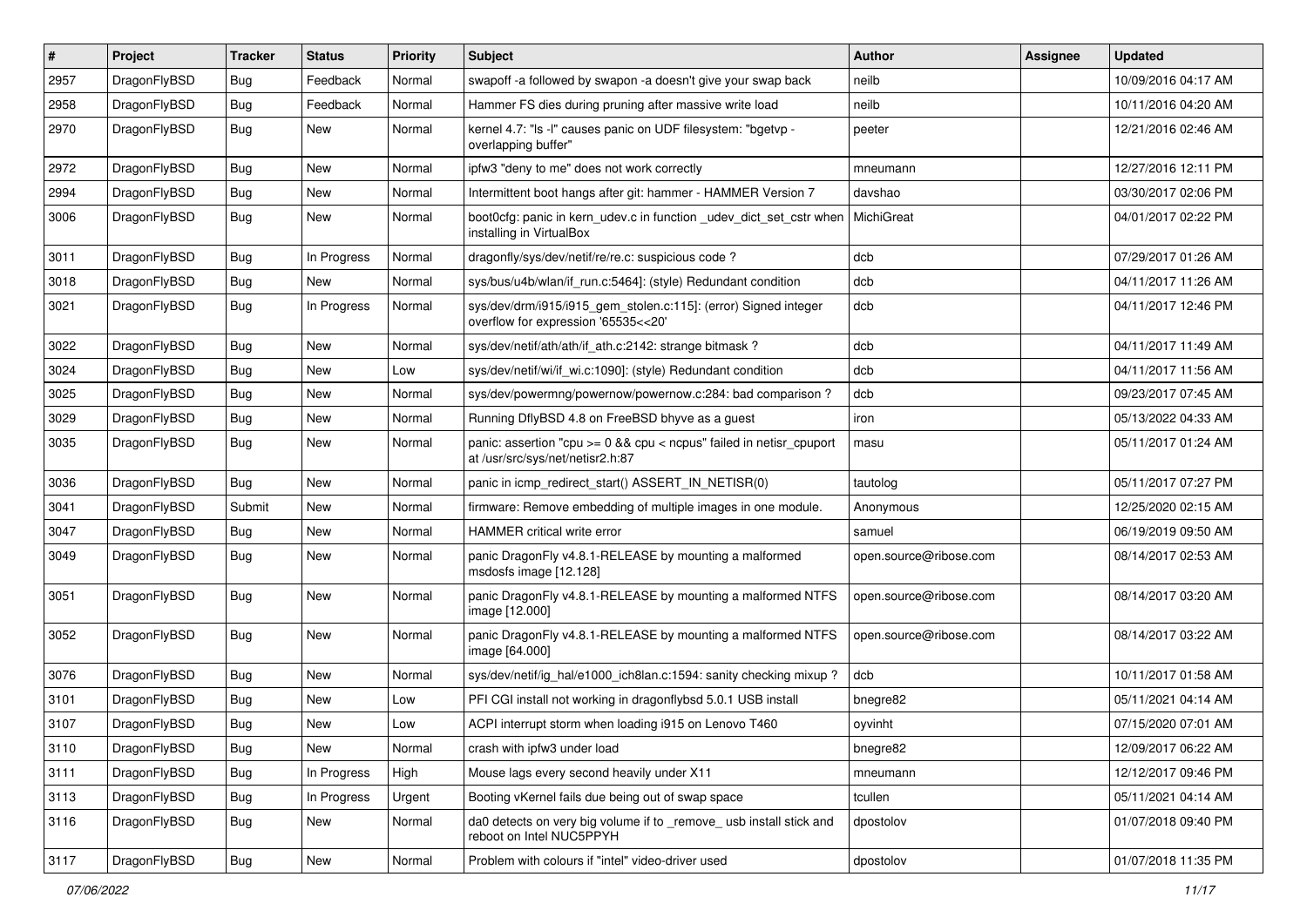| $\sharp$ | Project      | <b>Tracker</b> | <b>Status</b> | Priority | Subject                                                                                                                                                     | <b>Author</b>     | Assignee | <b>Updated</b>      |
|----------|--------------|----------------|---------------|----------|-------------------------------------------------------------------------------------------------------------------------------------------------------------|-------------------|----------|---------------------|
| 3120     | DragonFlyBSD | Bug            | New           | Normal   | Intel AC 8260 firmware does not load                                                                                                                        | Vintodrimmer      |          | 08/28/2018 03:30 AM |
| 3124     | DragonFlyBSD | Bug            | <b>New</b>    | High     | DragonFlyBSD 5.0.2 with Hammer2 with UEFI install doesn't boot                                                                                              | wiesl             |          | 06/18/2019 05:07 AM |
| 3129     | DragonFlyBSD | <b>Bug</b>     | New           | High     | Kernel panic with 5.2.0 on A2SDi-4C-HLN4F                                                                                                                   | stateless         |          | 04/24/2018 12:50 AM |
| 3132     | DragonFlyBSD | Bug            | <b>New</b>    | Low      | unifdef mined                                                                                                                                               | bcallah           |          | 04/26/2018 08:34 PM |
| 3134     | DragonFlyBSD | Bug            | <b>New</b>    | Normal   | RFC 3021 (/31 networks) appear to be unsupported                                                                                                            | jailbird          |          | 05/16/2018 11:03 PM |
| 3135     | DragonFlyBSD | Submit         | <b>New</b>    | Normal   | Add EVFILT_RECV and EVFILT_SEND                                                                                                                             | tautolog          |          | 05/25/2018 09:59 PM |
| 3139     | DragonFlyBSD | Bug            | New           | Normal   | USB Mouse Does Not Work in DragonflyBSD guest on VirtualBox                                                                                                 | chiguy1256        |          | 06/24/2018 10:14 PM |
| 3141     | DragonFlyBSD | Bug            | <b>New</b>    | Normal   | dhclient blocks boot process                                                                                                                                | rowo              |          | 12/16/2018 11:01 AM |
| 3142     | DragonFlyBSD | Submit         | <b>New</b>    | Normal   | lib/libdmsg: Unbreak using new API EVP_CIPHER_CTX_new()                                                                                                     | tkusumi           |          | 07/08/2018 04:18 AM |
| 3143     | DragonFlyBSD | Bug            | New           | Normal   | assertion "0" failed in hammer2_inode_xop_chain_sync                                                                                                        | cbin              |          | 07/18/2018 12:50 PM |
| 3147     | DragonFlyBSD | Submit         | <b>New</b>    | Normal   | Enable headless installation                                                                                                                                | ddegroot          |          | 10/09/2018 01:25 PM |
| 3152     | DragonFlyBSD | Bug            | Feedback      | Normal   | Console's size in ttyv0 and single user mode is sticking to 80x25,<br>while ttyv1 can make use of the whole screen                                          | overtime          |          | 02/24/2019 01:08 AM |
| 3157     | DragonFlyBSD | <b>Bug</b>     | New           | Normal   | TP-Link UE300 not working in 5.2-RELEASE                                                                                                                    | tuxillo           |          | 11/15/2018 02:08 PM |
| 3165     | DragonFlyBSD | Bug            | <b>New</b>    | Normal   | Looping at boot time                                                                                                                                        | gop               |          | 12/28/2018 01:04 PM |
| 3170     | DragonFlyBSD | <b>Bug</b>     | New           | Normal   | repeatable nfsd crash                                                                                                                                       | tse               |          | 06/11/2020 05:52 AM |
| 3184     | DragonFlyBSD | <b>Bug</b>     | <b>New</b>    | Normal   | tsleep(9) return value when PCATCH specified                                                                                                                | tkusumi           |          | 04/03/2019 06:49 AM |
| 3189     | DragonFlyBSD | Bug            | New           | Normal   | Allow DragonFly Mail Agent to accept an alternate config via<br>command line switch                                                                         | iang              |          | 08/16/2021 12:42 AM |
| 3194     | DragonFlyBSD | Bug            | New           | High     | Hammer kernel crash on mirror-stream of PFS after upgrade<br>(assertion "cursor->flags &<br>HAMMER_CURSOR_ITERATE_CHECK" failed in<br>hammer_btree_iterate) | Anonymous         |          | 06/29/2019 01:32 PM |
| 3196     | DragonFlyBSD | Bug            | <b>New</b>    | Normal   | test issue after redmine upgrade (2)                                                                                                                        | tuxillo           |          | 07/05/2019 04:33 AM |
| 3197     | DragonFlyBSD | Bug            | <b>New</b>    | Normal   | DragonFly upgrades                                                                                                                                          | tse               |          | 04/18/2020 04:18 PM |
| 3199     | DragonFlyBSD | Bug            | New           | Normal   | PFS label not found panic                                                                                                                                   | tse               |          | 08/21/2019 03:51 AM |
| 3201     | DragonFlyBSD | Submit         | New           | Normal   | Fixes make search display                                                                                                                                   | htse              |          | 08/20/2021 04:02 PM |
| 3206     | DragonFlyBSD | Submit         | New           | Normal   | update psm/kbd to FreeBSD 12.0 code                                                                                                                         | htse              |          | 10/05/2019 03:49 PM |
| 3208     | DragonFlyBSD | Bug            | New           | Normal   | Crash related to nfsd                                                                                                                                       | tse               |          | 06/11/2020 05:52 AM |
| 3209     | DragonFlyBSD | <b>Bug</b>     | <b>New</b>    | Normal   | svc has some minor bugs                                                                                                                                     | arcade@b1t.name   |          | 10/24/2019 09:08 AM |
| 3215     | DragonFlyBSD | <b>Bug</b>     | <b>New</b>    | Normal   | Hang in tcdrain(3) after write(3)                                                                                                                           | noloader          |          | 11/25/2019 03:08 PM |
| 3217     | DragonFlyBSD | <b>Bug</b>     | New           | Normal   | rescue tools: make install fails if rescue folder doesn't exist                                                                                             | t dfbsd           |          | 11/27/2019 08:16 PM |
| 3218     | DragonFlyBSD | <b>Bug</b>     | New           | Normal   | Kernel panics are not sent to comconsole when booted over EFI                                                                                               | mqudsi            |          | 12/02/2019 08:52 PM |
| 3219     | DragonFlyBSD | <b>Bug</b>     | New           | Normal   | x11/xorg port can not be build                                                                                                                              | <b>UlasSAYGIN</b> |          | 03/31/2020 08:57 AM |
| 3222     | DragonFlyBSD | <b>Bug</b>     | New           | Normal   | gcc - undefined reference to '__atomic_load' (missing libatomic?)                                                                                           | mneumann          |          | 02/08/2020 02:45 AM |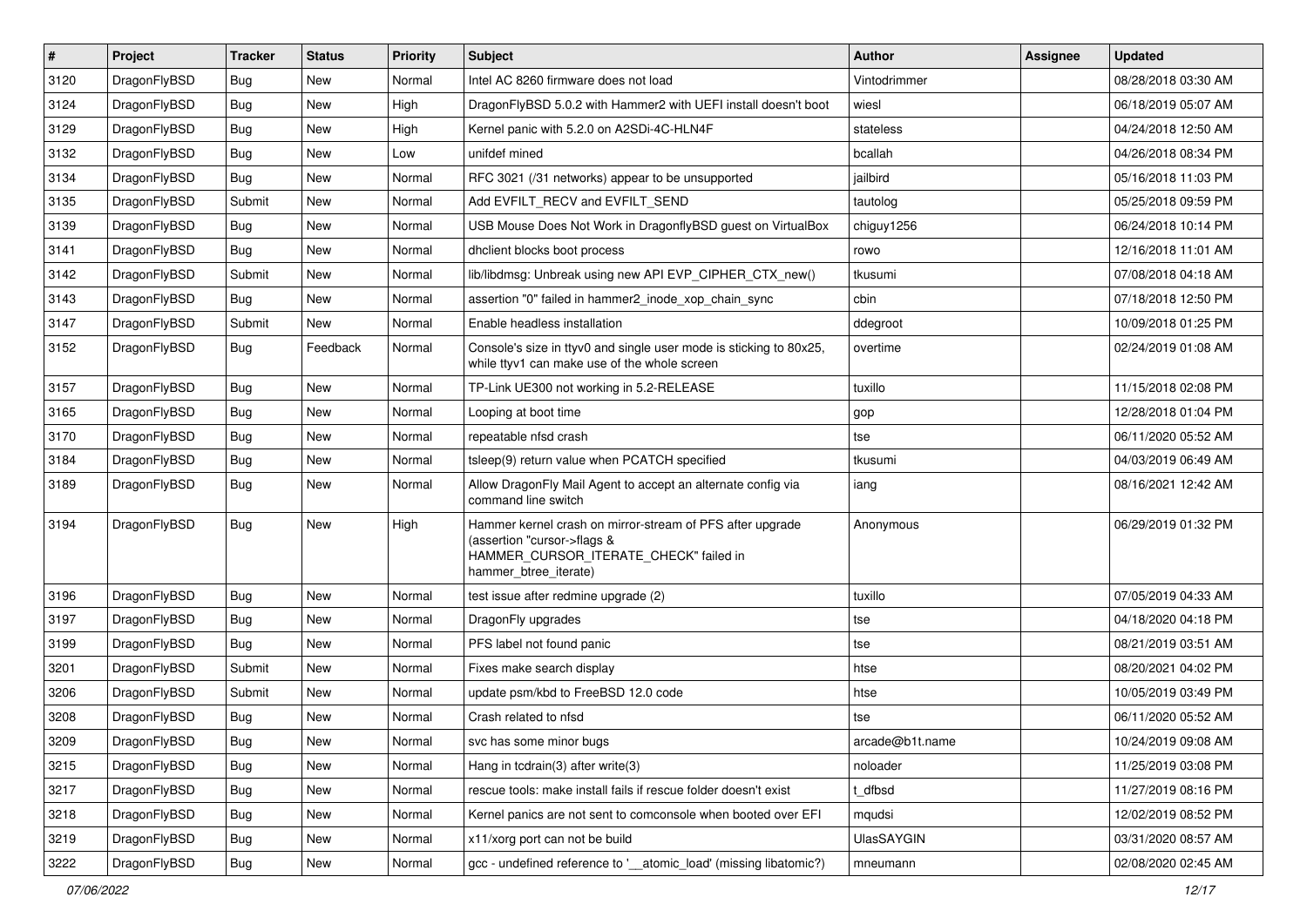| $\sharp$ | Project      | <b>Tracker</b> | <b>Status</b> | <b>Priority</b> | <b>Subject</b>                                                                             | <b>Author</b>     | Assignee | <b>Updated</b>      |
|----------|--------------|----------------|---------------|-----------------|--------------------------------------------------------------------------------------------|-------------------|----------|---------------------|
| 3224     | DragonFlyBSD | Bug            | New           | Normal          | Kernel panic when trying to ping6                                                          | zhtw              |          | 03/08/2020 08:55 AM |
| 3225     | DragonFlyBSD | <b>Bug</b>     | New           | Normal          | nfsd freeze when using gemu                                                                | tse               |          | 03/17/2020 11:52 AM |
| 3226     | DragonFlyBSD | Bug            | New           | Normal          | Xorg freezes in vm: thread stuck in "objtrm1"                                              | peeter            |          | 04/08/2020 02:10 AM |
| 3227     | DragonFlyBSD | Submit         | <b>New</b>    | Normal          | Add HAMMER2 instructions in the installation medium README                                 | daftaupe          |          | 03/26/2020 03:34 PM |
| 3228     | DragonFlyBSD | <b>Bug</b>     | <b>New</b>    | Low             | pfi kif unref: state refcount $\leq$ 0 in dmesg                                            | justin            |          | 03/05/2021 06:39 AM |
| 3231     | DragonFlyBSD | Bug            | <b>New</b>    | Normal          | wifi drops on 5.8                                                                          | tse               |          | 04/06/2020 05:08 AM |
| 3235     | DragonFlyBSD | <b>Bug</b>     | <b>New</b>    | Normal          | Kernel panic in devfs_vnops.c                                                              | mneumann          |          | 04/28/2020 07:00 AM |
| 3238     | DragonFlyBSD | Bug            | <b>New</b>    | Normal          | race conditions when printing from vkernel console                                         | piecuch           |          | 05/19/2020 02:50 PM |
| 3239     | DragonFlyBSD | <b>Bug</b>     | <b>New</b>    | Normal          | unable to SIGKILL glitched emacs                                                           | piecuch           |          | 05/26/2020 03:30 AM |
| 3240     | DragonFlyBSD | Bug            | New           | High            | compile error because of openssl with /usr/dports/security/rhash for<br>mysql 8 install    | <b>UlasSAYGIN</b> |          | 06/04/2020 08:05 AM |
| 3243     | DragonFlyBSD | <b>Bug</b>     | New           | Normal          | SMART status not reported properly for SSD disks                                           | daftaupe          |          | 09/09/2020 11:03 PM |
| 3245     | DragonFlyBSD | Bug            | New           | Normal          | panic: free: guard1x fail, i915 load from loader.conf                                      | polachok          |          | 08/21/2020 10:36 AM |
| 3246     | DragonFlyBSD | <b>Bug</b>     | New           | Normal          | HAMMER2 unable to handle ENOSPC properly                                                   | tkusumi           |          | 09/04/2020 11:11 AM |
| 3247     | DragonFlyBSD | <b>Bug</b>     | <b>New</b>    | Normal          | Kernel panic doing nothing much                                                            | phma              |          | 09/12/2020 11:40 PM |
| 3249     | DragonFlyBSD | <b>Bug</b>     | <b>New</b>    | Normal          | HAMMER2 fsync(2) not working properly                                                      | tkusumi           |          | 09/21/2020 07:07 AM |
| 3252     | DragonFlyBSD | <b>Bug</b>     | <b>New</b>    | Normal          | tcsetattr/tcgetattr set errno incorrectly on non-TTY                                       | tonyc             |          | 10/26/2020 09:34 PM |
| 3266     | DragonFlyBSD | Bug            | New           | High            | Filesystems broken due to "KKASSERT(count &<br>TOK_COUNTMASK);"                            | tkusumi           |          | 03/15/2021 01:21 PM |
| 3269     | DragonFlyBSD | Bug            | In Progress   | Normal          | Is double-buffer'd buf still required by HAMMER2?                                          | tkusumi           |          | 05/12/2021 04:09 PM |
| 3276     | DragonFlyBSD | Submit         | <b>New</b>    | Normal          | Add option controlling whether gpt expand expands the last partition<br>(needs testing)    | falsifian         |          | 07/10/2021 03:35 AM |
| 3278     | DragonFlyBSD | Bug            | <b>New</b>    | Normal          | Second screen image is distorted                                                           | arcade@b1t.name   |          | 07/10/2021 03:36 AM |
| 3280     | DragonFlyBSD | <b>Bug</b>     | New           | Normal          | KMS console and i915(4) not working in 6.0                                                 | cmusser           |          | 07/10/2021 03:35 AM |
| 3281     | DragonFlyBSD | <b>Bug</b>     | <b>New</b>    | Normal          | Crash after leaving unattended for a while                                                 | bhaible           |          | 07/10/2021 03:32 AM |
| 3282     | DragonFlyBSD | <b>Bug</b>     | <b>New</b>    | Normal          | unexpected errno value from fopen()                                                        | bhaible           |          | 07/10/2021 03:34 AM |
| 3283     | DragonFlyBSD | <b>Bug</b>     | New           | Normal          | mknodat() cannot create FIFOs                                                              | bhaible           |          | 07/10/2021 03:34 AM |
| 3284     | DragonFlyBSD | Bug            | New           | Normal          | Wrong towlower() result for U+038A                                                         | bhaible           |          | 07/10/2021 03:34 AM |
| 3298     | DragonFlyBSD | <b>Bug</b>     | New           | Normal          | Running "w" and having logged in via XDM through VNC, "w" prints<br>an extra error message | piecuch           |          | 10/25/2021 09:16 AM |
| 3299     | DragonFlyBSD | <b>Bug</b>     | In Progress   | Normal          | DragonFlyBSD reports utterly wrong uptime (most of the time, right<br>after booting in)    | adrian            |          | 11/11/2021 01:43 PM |
| 3300     | DragonFlyBSD | Bug            | <b>New</b>    | Normal          | Running Xvnc from TigerVNC package through the INETD daemon<br>in TCP WAIT mode fails hard | adrian            |          | 01/08/2022 04:25 AM |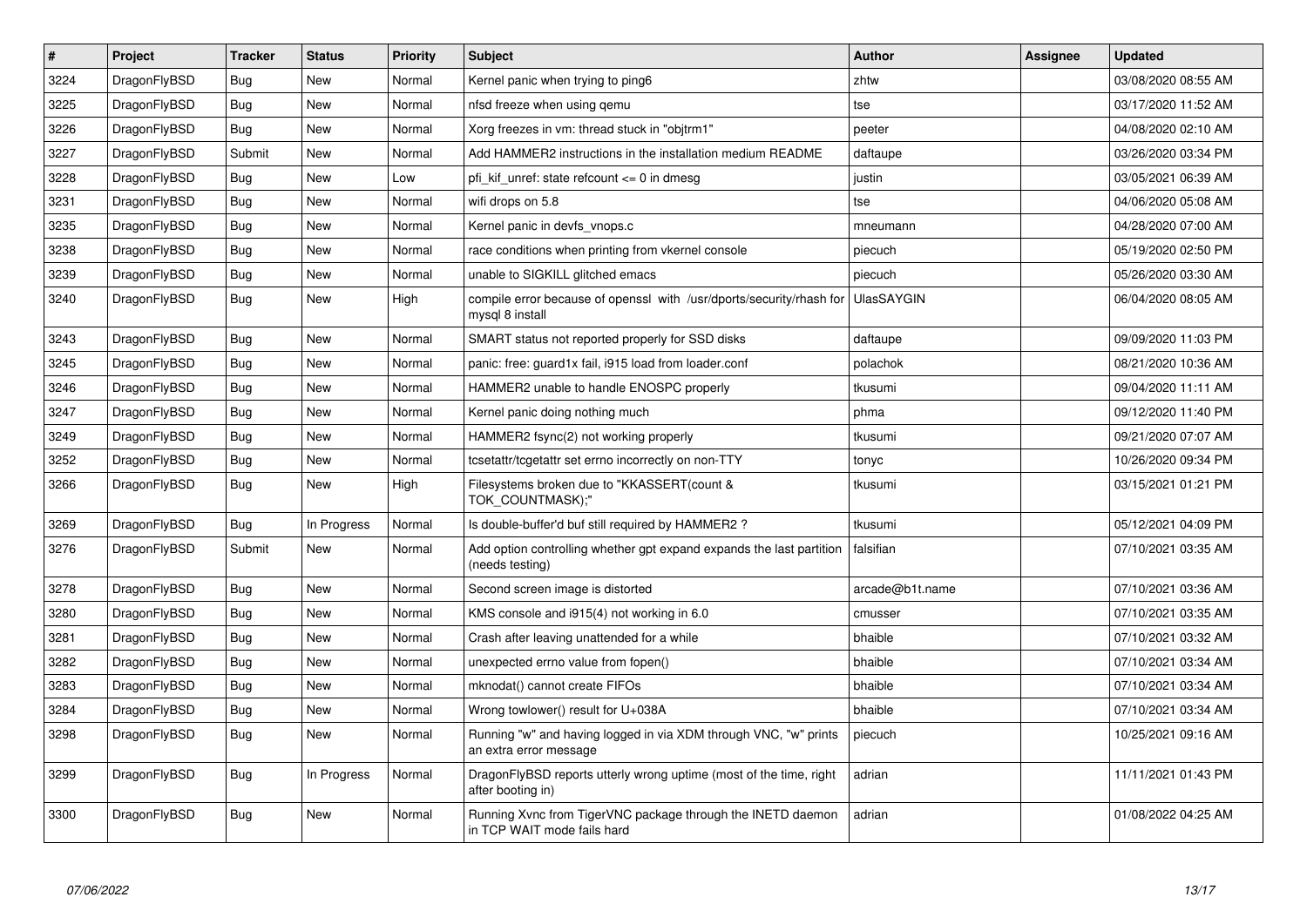| $\pmb{\#}$ | Project      | <b>Tracker</b> | <b>Status</b> | <b>Priority</b> | Subject                                                                                                   | <b>Author</b>   | Assignee | <b>Updated</b>      |
|------------|--------------|----------------|---------------|-----------------|-----------------------------------------------------------------------------------------------------------|-----------------|----------|---------------------|
| 3301       | DragonFlyBSD | Bug            | New           | Normal          | Gkrellm from the packages is not showing logged in users in main<br>window, logged in users always $== 0$ | adrian          |          | 01/08/2022 04:24 AM |
| 3302       | DragonFlyBSD | <b>Bug</b>     | <b>New</b>    | Normal          | Will not boot on System76 Lemur Pro (lemp10)                                                              | piecuch         |          | 11/03/2021 10:21 AM |
| 3310       | DragonFlyBSD | Bug            | In Progress   | Normal          | NVMM+QEMU fail to boot with UEFI: Mem Assist Failed<br>[gpa=0xfffffff0]                                   | liweitianux     |          | 01/11/2022 03:22 PM |
| 3311       | DragonFlyBSD | <b>Bug</b>     | <b>New</b>    | Low             | TrueCrypt support may cause kernel crash                                                                  | arcade@b1t.name |          | 04/29/2022 06:19 AM |
| 3312       | DragonFlyBSD | Submit         | New           | Normal          | hammer2: redundant chain modify after chain creation                                                      | tkusumi         |          | 05/15/2022 01:35 PM |
| 3313       | DragonFlyBSD | Bug            | New           | Normal          | Can't boot from my live USB at all. The kernel loading process<br>hangs.                                  | rempas          |          | 06/03/2022 12:16 AM |
| 3316       | DragonFlyBSD | Bug            | New           | Normal          | hammer2_dirent_create() allows creating >1 dirents with the same<br>name                                  | tkusumi         |          | 06/05/2022 12:35 PM |
| 3317       | DragonFlyBSD | Bug            | In Progress   | Normal          | Network vtnet0 not working on Hetzner cloud                                                               | mneumann        |          | 06/18/2022 03:55 AM |
| 3319       | DragonFlyBSD | Bug            | New           | Normal          | setproctitle() calls can change effect of later setproctitle() calls                                      | tonyc           |          | 06/29/2022 06:10 PM |
| 1430       | DragonFlyBSD | Bug            | New           | Normal          | Buggy $w(1)$ ?                                                                                            | hasso           | alexh    | 11/24/2010 08:09 AM |
| 1538       | DragonFlyBSD | Bug            | New           | Low             | mountroot should probe file systems                                                                       | corecode        | alexh    | 11/24/2010 06:35 PM |
| 2100       | DragonFlyBSD | Bug            | Feedback      | Normal          | devfs related panic                                                                                       | sepherosa       | alexh    | 07/10/2011 02:29 PM |
| 2353       | DragonFlyBSD | Bug            | In Progress   | Normal          | panic: assertion "gd->gd_spinlocks_wr == 0" failed in<br>bsd4_schedulerclock                              | jaydg           | alexh    | 11/28/2012 01:57 AM |
| 1127       | DragonFlyBSD | <b>Bug</b>     | Feedback      | Low             | cdrom drive not detected                                                                                  | tgr             | corecode | 01/15/2015 08:55 AM |
| 1411       | DragonFlyBSD | Bug            | Feedback      | Normal          | Burning doesn't work with ahci(4)                                                                         | hasso           | dillon   | 05/11/2021 04:00 AM |
| 1831       | DragonFlyBSD | Bug            | Feedback      | High            | HAMMER "malloc limit exceeded" panic                                                                      | eocallaghan     | dillon   | 06/04/2022 04:38 AM |
| 2037       | DragonFlyBSD | <b>Bug</b>     | Feedback      | Normal          | Panic Bad link elm while building packages                                                                | ftigeot         | dillon   | 04/21/2011 07:20 AM |
| 2092       | DragonFlyBSD | Bug            | <b>New</b>    | Normal          | Panic: Bad link elm 0x next->prev != elm                                                                  | masterblaster   | dillon   | 12/04/2011 12:49 PM |
| 2819       | DragonFlyBSD | Bug            | In Progress   | Normal          | Random micro system freezes after a week of uptime                                                        | ftigeot         | dillon   | 08/16/2015 08:46 PM |
| 3154       | DragonFlyBSD | Submit         | New           | Normal          | Update serial handling in bootloader                                                                      | ddegroot        | dillon   | 11/06/2018 11:21 PM |
| 1593       | DragonFlyBSD | Bug            | Feedback      | Normal          | panic: assertion: ccb == ap->ap_err_ccb in ahci_put_err_ccb                                               | ftigeot         | ftigeot  | 05/15/2022 05:09 AM |
| 2870       | DragonFlyBSD | Bug            | New           | High            | Broken text and icons when glamor acceleration is used                                                    | 375gnu          | ftigeot  | 01/31/2016 12:13 AM |
| 3031       | DragonFlyBSD | Submit         | In Progress   | Normal          | Update drm/radeon to Linux 4.7.10 as much as possible                                                     | davshao         | ftigeot  | 08/19/2021 12:33 PM |
| 1946       | DragonFlyBSD | Bug            | New           | Normal          | ieee80211 panic                                                                                           | pavalos         | josepht  | 01/27/2011 06:00 PM |
| 1964       | DragonFlyBSD | <b>Bug</b>     | New           | Normal          | iwn (panic assertion : wlan_assert_serialized)                                                            | sjmm.ptr        | josepht  | 02/01/2011 12:57 PM |
| 385        | DragonFlyBSD | Bug            | Feedback      | Low             | Mail archive address removal                                                                              | justin          | justin   | 03/09/2013 11:24 AM |
| 1969       | DragonFlyBSD | <b>Bug</b>     | New           | Normal          | pf-related network problem                                                                                | pavalos         | lentferj | 02/01/2011 06:57 PM |
| 679        | DragonFlyBSD | <b>Bug</b>     | New           | Low             | Netgraph backward compatibility for old *LEN constants                                                    | nant            | nant     | 02/18/2014 05:45 AM |
| 2549       | DragonFlyBSD | Bug            | In Progress   | Normal          | netgraph7: Kernel page fault.                                                                             | russiane39      | nant     | 05/10/2013 11:20 PM |
| 600        | DragonFlyBSD | <b>Bug</b>     | New           | Low             | /sys/libkern/karc4random                                                                                  | robin_carey5    | profmakx | 01/19/2015 03:07 AM |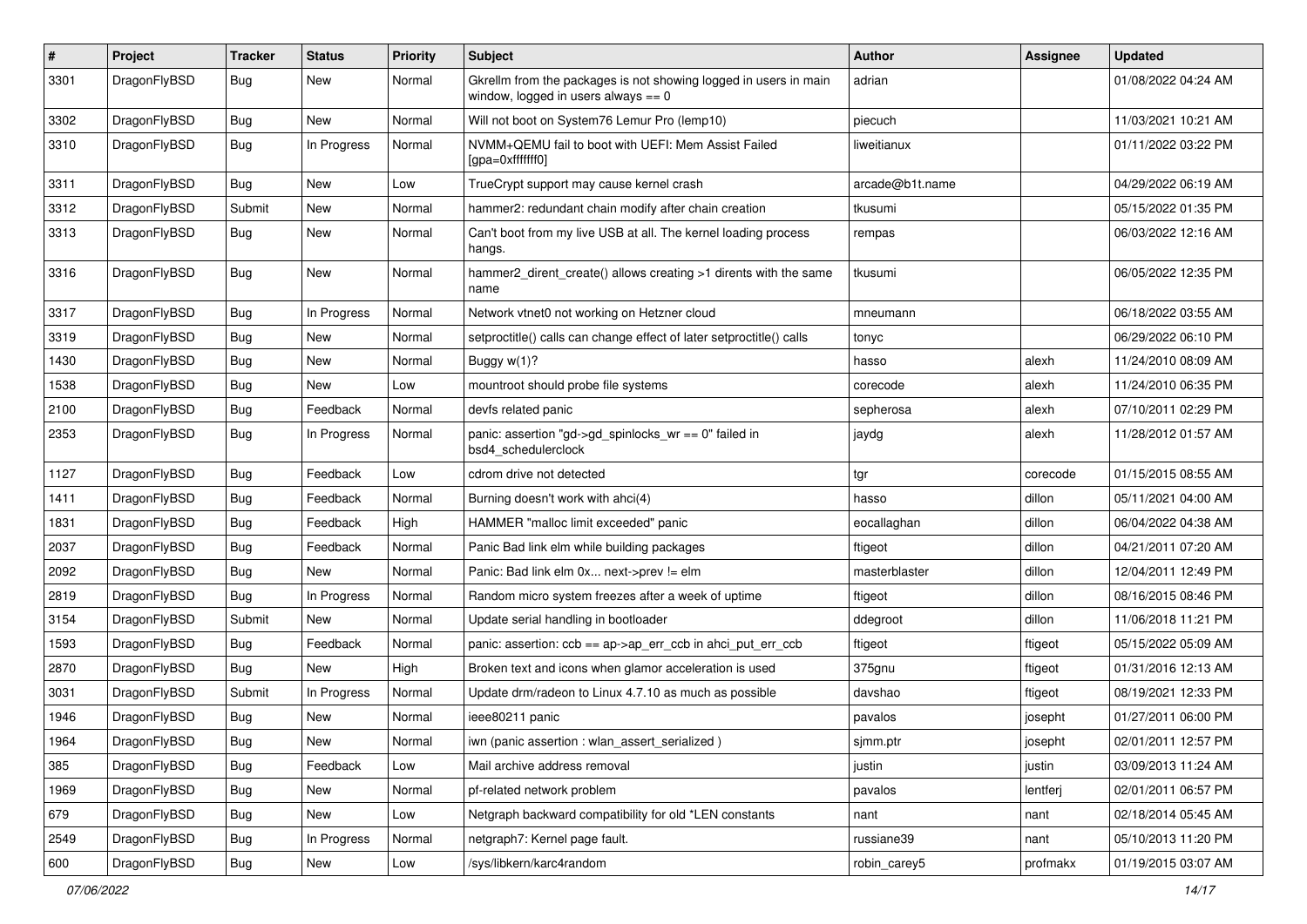| #    | Project      | <b>Tracker</b> | <b>Status</b> | <b>Priority</b> | Subject                                                                                                                                                  | <b>Author</b> | <b>Assignee</b> | <b>Updated</b>      |
|------|--------------|----------------|---------------|-----------------|----------------------------------------------------------------------------------------------------------------------------------------------------------|---------------|-----------------|---------------------|
| 2746 | DragonFlyBSD | Bug            | New           | Normal          | some fraction of xterms started from the xmonad window manager<br>get killed with SIGALRM                                                                | isenmann      | profmakx        | 12/28/2014 02:51 AM |
| 2822 | DragonFlyBSD | Bug            | New           | Normal          | USB 3.0 stick throws "reading primary partition table: error<br>accessing offset 000[] for 152" error, while the stick works on any<br>other OS I tested | revuwa        | profmakx        | 06/29/2015 05:56 AM |
| 168  | DragonFlyBSD | Bug            | In Progress   | Normal          | Livelocked limit engaged while trying to setup IPW wireless                                                                                              | mschacht      | sepherosa       | 05/11/2021 04:05 AM |
| 2825 | DragonFlyBSD | Bug            | New           | High            | 3x dhclient = hanging system (objcache exhausted)                                                                                                        | jaccovonb     | sepherosa       | 05/11/2021 03:55 AM |
| 1302 | DragonFlyBSD | Bug            | In Progress   | Normal          | Checkpoint regression?                                                                                                                                   | sjg           | sjg             | 07/10/2013 05:22 PM |
| 1532 | DragonFlyBSD | Bug            | New           | Low             | jemalloc doesn't work on DragonFly                                                                                                                       | hasso         | sjg             | 08/02/2011 01:14 AM |
| 1769 | DragonFlyBSD | <b>Bug</b>     | New           | Normal          | panic: assertion: _tp->tt_msg->tt_cpuid == mycpuid in<br>tcp callout active                                                                              | pavalos       | sjg             | 05/15/2022 11:07 AM |
| 341  | DragonFlyBSD | Bug            | New           | Normal          | Vinum erroneously repors devices as busy                                                                                                                 | corecode      | swildner        | 01/21/2012 04:50 AM |
| 1714 | DragonFlyBSD | Bug            | New           | Low             | hwpmc                                                                                                                                                    | alexh         | swildner        | 08/18/2012 02:03 PM |
| 2252 | DragonFlyBSD | Bug            | New           | Low             | snd hda not useable if loaded via /boot/loader.conf                                                                                                      | xbit          | swildner        | 12/14/2011 12:23 AM |
| 2265 | DragonFlyBSD | Bug            | <b>New</b>    | Normal          | mbsrtowcs does not properly handle invalid mbstate_t in ps                                                                                               | c.turner1     | swildner        | 01/10/2012 07:56 PM |
| 2585 | DragonFlyBSD | Bug            | New           | Normal          | Dfly 3.4.3 on ESXi 5.1, HP Smart Array P410 passthrough<br>recognised, but not functioning                                                               | yggdrasil     | swildner        | 05/09/2022 08:14 AM |
| 731  | DragonFlyBSD | Bug            | New           | Normal          | system freeze on "slice too large"                                                                                                                       | corecode      | tuxillo         | 06/25/2022 04:01 AM |
| 742  | DragonFlyBSD | Bug            | In Progress   | Normal          | umount problems with multiple mounts                                                                                                                     | corecode      | tuxillo         | 06/25/2022 04:02 AM |
| 781  | DragonFlyBSD | <b>Bug</b>     | In Progress   | Normal          | fdisk uses wrong geometry on usb flash drives                                                                                                            | corecode      | tuxillo         | 05/11/2021 03:50 AM |
| 847  | DragonFlyBSD | Bug            | Feedback      | Normal          | processes getting stuck on mount point                                                                                                                   | corecode      | tuxillo         | 05/11/2021 03:50 AM |
| 901  | DragonFlyBSD | Bug            | Feedback      | Normal          | route show needs to get data from all cpus                                                                                                               | corecode      | tuxillo         | 05/11/2021 03:50 AM |
| 911  | DragonFlyBSD | Bug            | Feedback      | Normal          | kidload/kernel linker can exceed malloc reserve and panic system                                                                                         | corecode      | tuxillo         | 05/11/2021 03:51 AM |
| 998  | DragonFlyBSD | Bug            | In Progress   | Normal          | Unconfiguring a vn while it is mounted                                                                                                                   | rumcic        | tuxillo         | 05/11/2021 04:00 AM |
| 1030 | DragonFlyBSD | <b>Bug</b>     | In Progress   | Normal          | msdosfs umount panic                                                                                                                                     | corecode      | tuxillo         | 05/11/2021 03:51 AM |
| 1198 | DragonFlyBSD | Bug            | New           | High            | DDB loops panic in db_read_bytes                                                                                                                         | corecode      | tuxillo         | 05/11/2021 03:51 AM |
| 1287 | DragonFlyBSD | Bug            | Feedback      | Normal          | altg configuration doesn't work                                                                                                                          | corecode      | tuxillo         | 05/11/2021 03:51 AM |
| 1293 | DragonFlyBSD | Bug            | New           | Normal          | 2.2.1-REL Installer Request                                                                                                                              | mk            | tuxillo         | 05/11/2021 04:00 AM |
| 1390 | DragonFlyBSD | <b>Bug</b>     | In Progress   | Normal          | Use id_t type for {get,set}priority()                                                                                                                    | Anonymous     | tuxillo         | 07/05/2019 02:18 AM |
| 1397 | DragonFlyBSD | <b>Bug</b>     | Feedback      | Normal          | jobs -I output inconsistency when called from script                                                                                                     | Anonymous     | tuxillo         | 05/15/2022 05:07 AM |
| 1428 | DragonFlyBSD | <b>Bug</b>     | Feedback      | Low             | POSIX.1e implementation is too old                                                                                                                       | hasso         | tuxillo         | 05/11/2021 04:00 AM |
| 1440 | DragonFlyBSD | <b>Bug</b>     | New           | Normal          | ptrace/gdb doesn't work after process blocks SIGTRAP                                                                                                     | corecode      | tuxillo         | 05/11/2021 03:52 AM |
| 1442 | DragonFlyBSD | <b>Bug</b>     | New           | Normal          | blocking SIGSEGV and triggering a segment violation produces an<br>all CPU consuming process                                                             | corecode      | tuxillo         | 05/11/2021 03:52 AM |
| 1469 | DragonFlyBSD | <b>Bug</b>     | In Progress   | Normal          | Hammer history security concern                                                                                                                          | corecode      | tuxillo         | 05/11/2021 03:52 AM |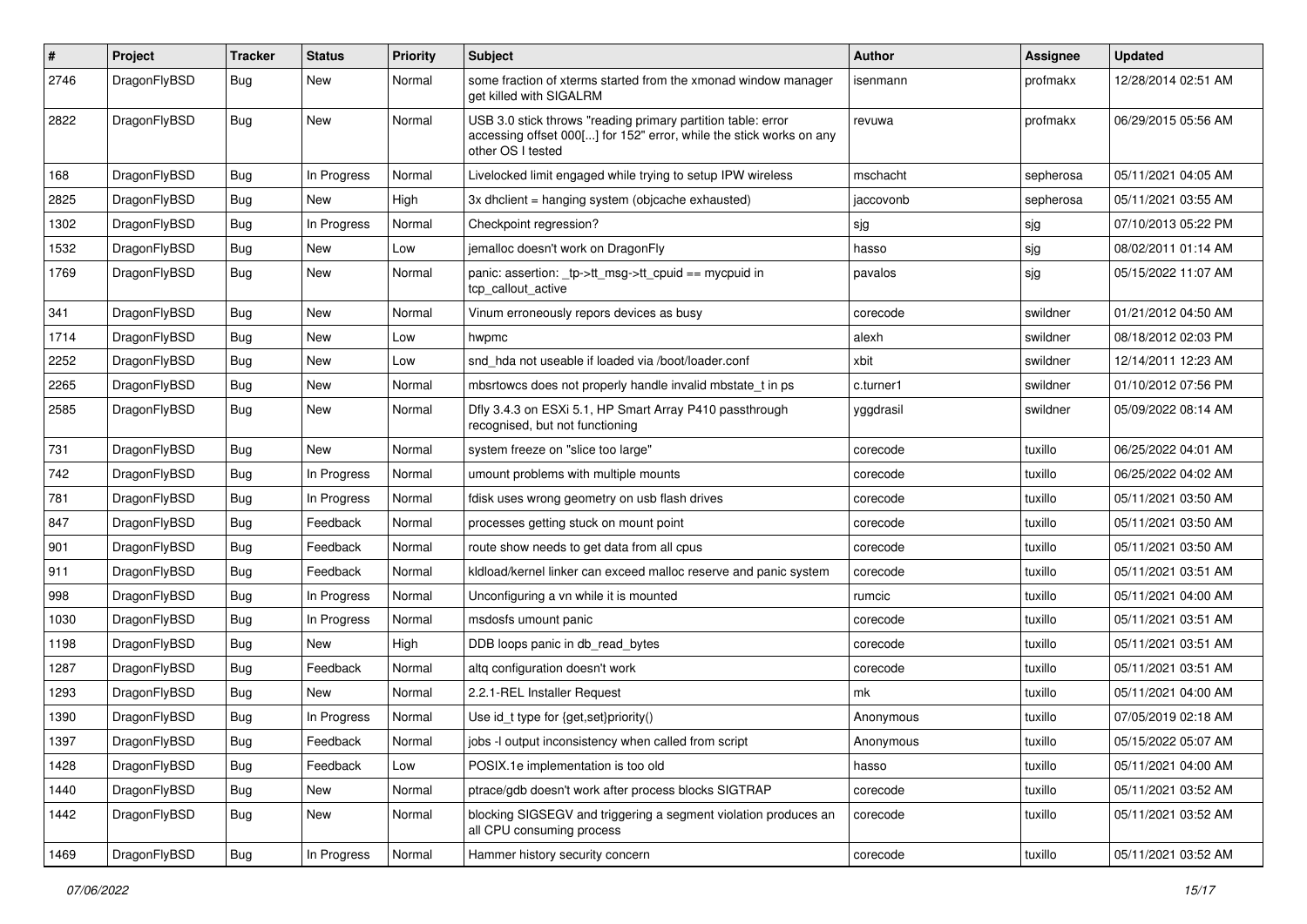| ∦    | Project      | <b>Tracker</b> | <b>Status</b> | <b>Priority</b> | Subject                                                                                    | <b>Author</b>    | <b>Assignee</b> | <b>Updated</b>      |
|------|--------------|----------------|---------------|-----------------|--------------------------------------------------------------------------------------------|------------------|-----------------|---------------------|
| 1474 | DragonFlyBSD | Bug            | New           | Normal          | ithread 1 unexpectedly rescheduled                                                         | corecode         | tuxillo         | 05/11/2021 03:52 AM |
| 1475 | DragonFlyBSD | Bug            | In Progress   | Normal          | kernel blocks with low memory and syscons setting a high res mode<br>/ scrollback          | corecode         | tuxillo         | 05/11/2021 03:52 AM |
| 1528 | DragonFlyBSD | Bug            | In Progress   | Normal          | ktrace does not show proper return values for pipe(2)                                      | corecode         | tuxillo         | 05/11/2021 03:52 AM |
| 1547 | DragonFlyBSD | <b>Bug</b>     | In Progress   | Normal          | disklabel64 automatic sizing                                                               | corecode         | tuxillo         | 05/11/2021 03:52 AM |
| 1556 | DragonFlyBSD | <b>Bug</b>     | New           | Normal          | many processes stuck in "hmrrcm", system unusable                                          | corecode         | tuxillo         | 05/11/2021 03:52 AM |
| 1579 | DragonFlyBSD | <b>Bug</b>     | Feedback      | Normal          | dfly 2.4.1 does not like HP DL360G4p and Smart Array 6400 with<br>MSA <sub>20</sub>        | tomaz.borstnar   | tuxillo         | 06/02/2014 02:44 PM |
| 1583 | DragonFlyBSD | Bug            | In Progress   | Normal          | panic: assertion: cursor->trans->sync_lock_refs > 0 in<br>hammer_recover_cursor            | corecode         | tuxillo         | 05/11/2021 03:53 AM |
| 1584 | DragonFlyBSD | <b>Bug</b>     | In Progress   | Normal          | can't use ssh from jail: debug1: read_passphrase: can't open<br>/dev/tty: Device busy      | corecode         | tuxillo         | 05/11/2021 03:53 AM |
| 1587 | DragonFlyBSD | <b>Bug</b>     | Feedback      | Normal          | can't gdb across fork                                                                      | corecode         | tuxillo         | 05/11/2021 03:54 AM |
| 1700 | DragonFlyBSD | Submit         | In Progress   | Normal          | skip boot2 menu on <enter></enter>                                                         | Johannes.Hofmann | tuxillo         | 05/15/2022 08:35 AM |
| 1819 | DragonFlyBSD | Bug            | In Progress   | Low             | truss - Major revamping task list                                                          | tuxillo          | tuxillo         | 11/27/2021 08:45 AM |
| 1876 | DragonFlyBSD | <b>Bug</b>     | New           | Normal          | devfs in $ ail + logging$ out from console(ttyv1+) -> panic                                | qhwt.dfly        | tuxillo         | 05/31/2022 03:24 PM |
| 1921 | DragonFlyBSD | <b>Bug</b>     | In Progress   | Normal          | we miss mlockall                                                                           | alexh            | tuxillo         | 06/18/2022 04:08 AM |
| 2358 | DragonFlyBSD | Bug            | In Progress   | Normal          | DFBSD v3.0.2.32.g928ca - panic: hammer: insufficient undo FIFO<br>space!                   | tuxillo          | tuxillo         | 05/10/2021 02:50 AM |
| 2416 | DragonFlyBSD | Bug            | New           | Normal          | 'entry can be removed on mounted nfs filesystem                                            | ftigeot          | tuxillo         | 06/03/2014 04:40 AM |
| 2438 | DragonFlyBSD | Submit         | Feedback      | Normal          | <b>TRIM</b> fixes                                                                          | Anonymous        | tuxillo         | 05/11/2021 03:45 AM |
| 2496 | DragonFlyBSD | <b>Bug</b>     | New           | Normal          | NTFS malloc limit exceeded                                                                 | plasmob          | tuxillo         | 02/19/2013 08:47 AM |
| 2717 | DragonFlyBSD | Submit         | Feedback      | Normal          | Out of range numeric handling                                                              | dclink           | tuxillo         | 05/11/2021 04:08 AM |
| 2721 | DragonFlyBSD | Submit         | Feedback      | Low             | Some few zalloc calls to objcache ones replacements                                        | dclink           | tuxillo         | 05/11/2021 04:08 AM |
| 3028 | DragonFlyBSD | Bug            | In Progress   | Normal          | installer: confusion of set/get disk encryption passphrase dialogs                         | liweitianux      | tuxillo         | 06/03/2022 05:13 PM |
| 3145 | DragonFlyBSD | Submit         | In Progress   | Normal          | Update libelf to FreeBSD 12 current and build as base library usable<br>by ports           | davshao          | tuxillo         | 08/20/2021 03:58 PM |
| 3160 | DragonFlyBSD | Submit         | In Progress   | Normal          | State the implementation difference in pkill/pgrep manual                                  | sevan            | tuxillo         | 06/03/2022 05:15 PM |
| 3205 | DragonFlyBSD | <b>Bug</b>     | Feedback      | High            | Go compiler net test failing                                                               | t dfbsd          | tuxillo         | 05/10/2021 02:45 AM |
| 3295 | DragonFlyBSD | Bug            | In Progress   | Normal          | Adapt devel/libvirt for nymm                                                               | tuxillo          | tuxillo         | 11/03/2021 04:56 PM |
| 3314 | DragonFlyBSD | Bug            | New           | Normal          | Bring virtio_console(4) from FreeBSD                                                       | tuxillo          | tuxillo         | 05/29/2022 08:24 AM |
| 3318 | DragonFlyBSD | Bug            | In Progress   | Normal          | Segmenation fault when a process resumed with checkpt exits                                | zabolekar        | tuxillo         | 06/18/2022 08:24 AM |
| 2391 | DragonFlyBSD | <b>Bug</b>     | In Progress   | Normal          | System lock with ahci and acpi enabled on ATI RS690 chipset with<br>SMB600 sata controller | jorisgio         | vadaszi         | 06/03/2015 03:51 PM |
| 2828 | DragonFlyBSD | <b>Bug</b>     | New           | High            | On AMD APUs and Bulldozer CPUs, the machdep.cpu_idle_hlt<br>sysctl should be 3 by default  | vadaszi          | vadaszi         | 05/11/2021 04:07 AM |